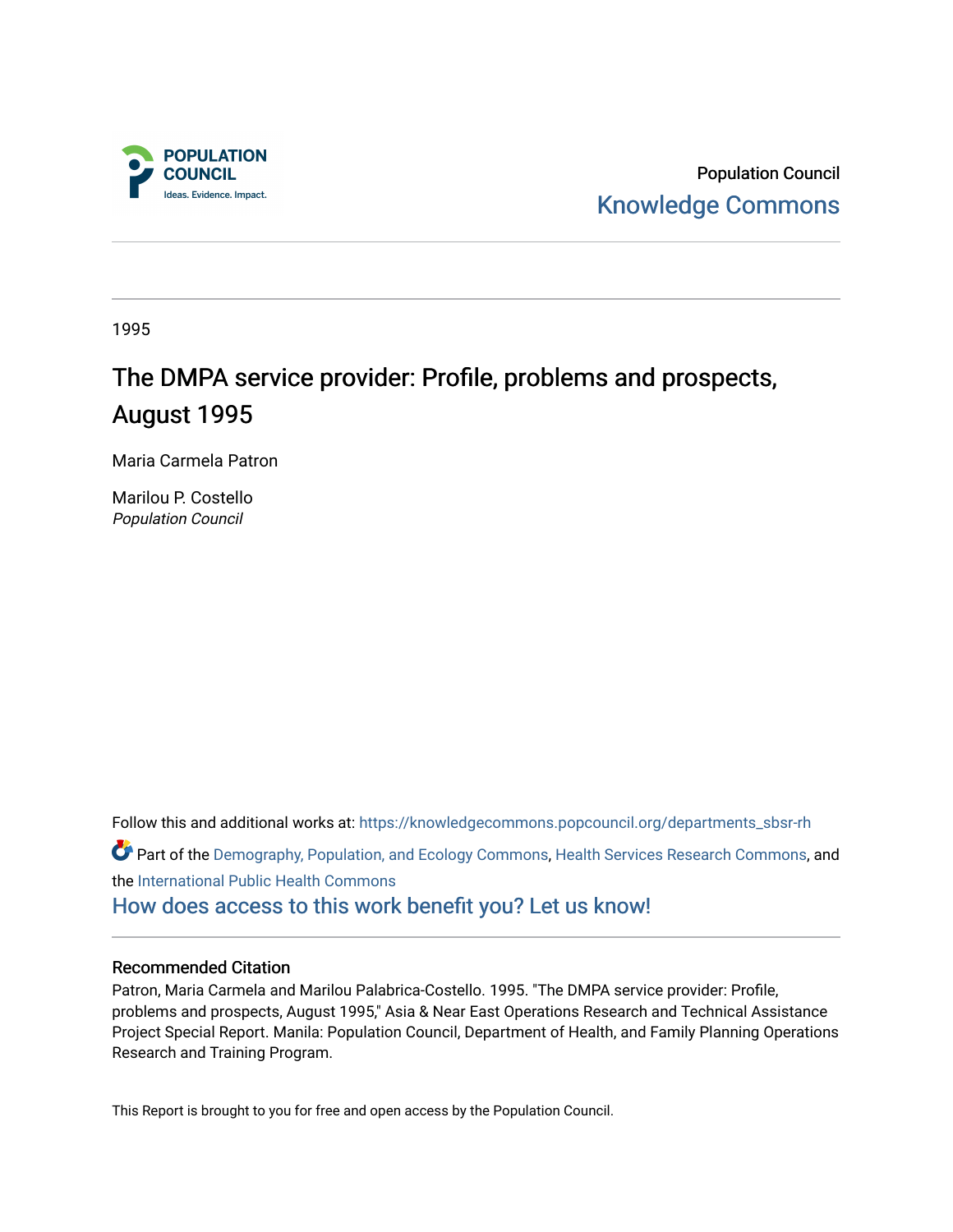# **THE DMPA SERVICE PROVIDER: PROFILE, PROBLEMS AND PROSPECTS**

## **PHILIPPINES**

 **Maria Carmela Patron Marilou Palabrica-Costello**

**Final Report**

# **USAID Contract No. DPE-3030-Q-00-0023-00 Strategies for Improving Family Planning Service Delivery**

# **FAMILY PLANNING OPERATIONS RESEARCH AND TRAINING PROGRAM (FPORTP)**

**The Population Council, Manila in collaboration with the Department of Health**

# **ASIA & NEAR EAST OPERATIONS RESEARCH AND TECHNICAL ASSISTANCE PROJECT**

**August 1995**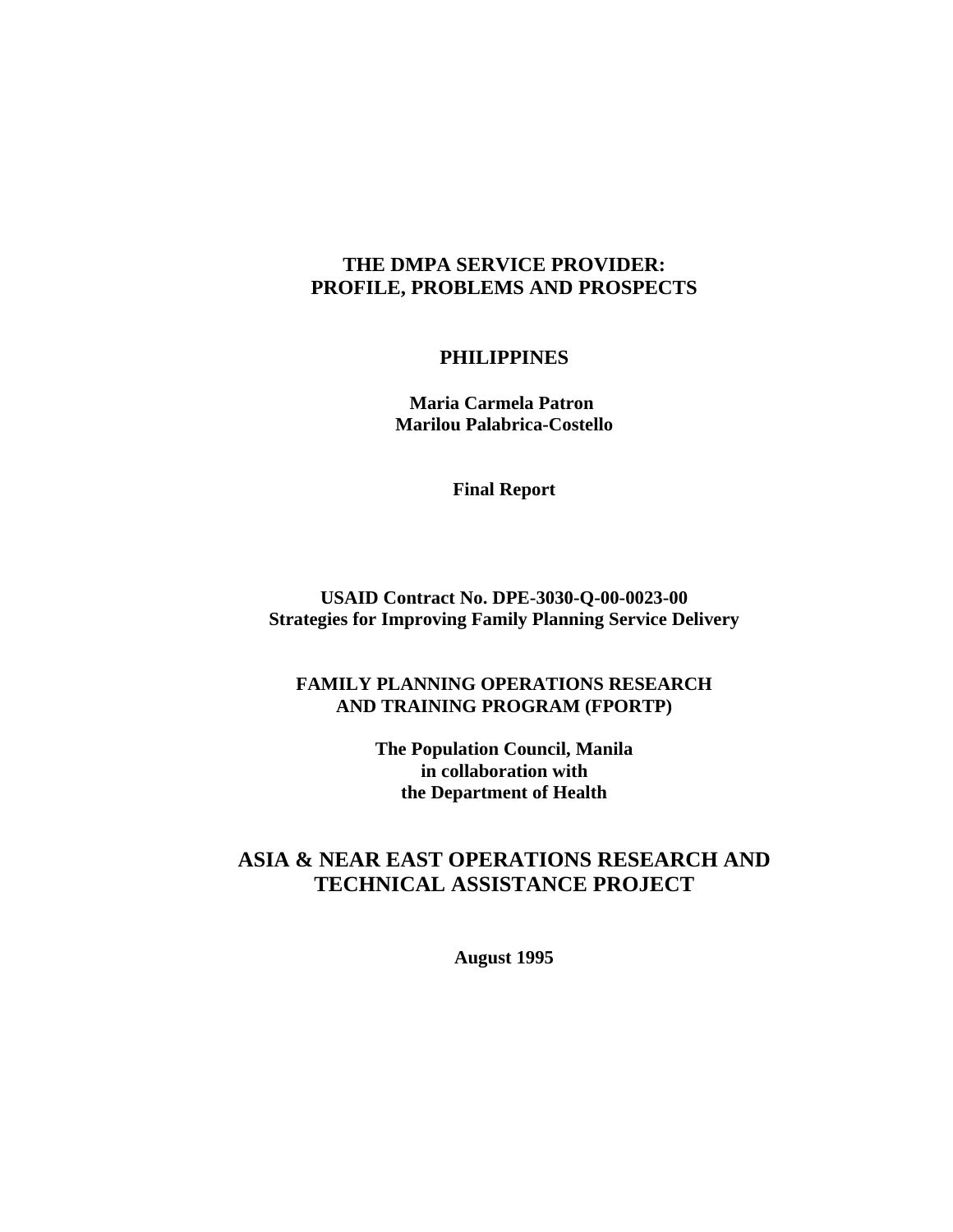# **ACKNOWLEDGEMENT**

This study was made possible with support from the Population Council's Asia and Near East Operations Research and Technical Assistance (ANE OR/TA) Project. The ANE OR/TA Project is funded by the U.S. Agency for International Development, Office of Population, Health and Nutrition, under Contract No. DPE-3030-Q-00-0023-00, Strategies for Improving Family Planning Service Delivery.

The authors wish to acknowledge, with sincere thanks and gratitude, the following individuals and institutions for their valuable contribution to this study:

- 1) the Department of Health, Office of Special Concerns under the leadership of Dr. Carmencita Reodica;
- 2) the Department of Health, Family Planning Service division, under the leadership of Dr. Rebecca Infantado;
- 3) the regional, city and provincial health and population officers and family planning coordinators of Quezon City, Laguna, Cebu, Davao Sur, Davao City, South Cotabato and Surigao Sur;
- 4) the research staff of the Research Institute for Mindanao Culture (RIMCU) of Xavier University, under the supervision of Prof. Lita Sealza; the Social Development Research Center (SDRC) of De La Salle University under the supervision of Dr. Trinidad Osteria; and the Social Research Office (SRO) of Ateneo de Davao University with Prof. Marlina Lacuesta as supervisor, without whom the interviews would not have been conducted:
- 5) the staff of the Family Planning Operations Research and Training Program (FPORTP) of the Population Council; and
- 6) the sixty DMPA service providers who took time out from their busy schedules to share their experiences for this study.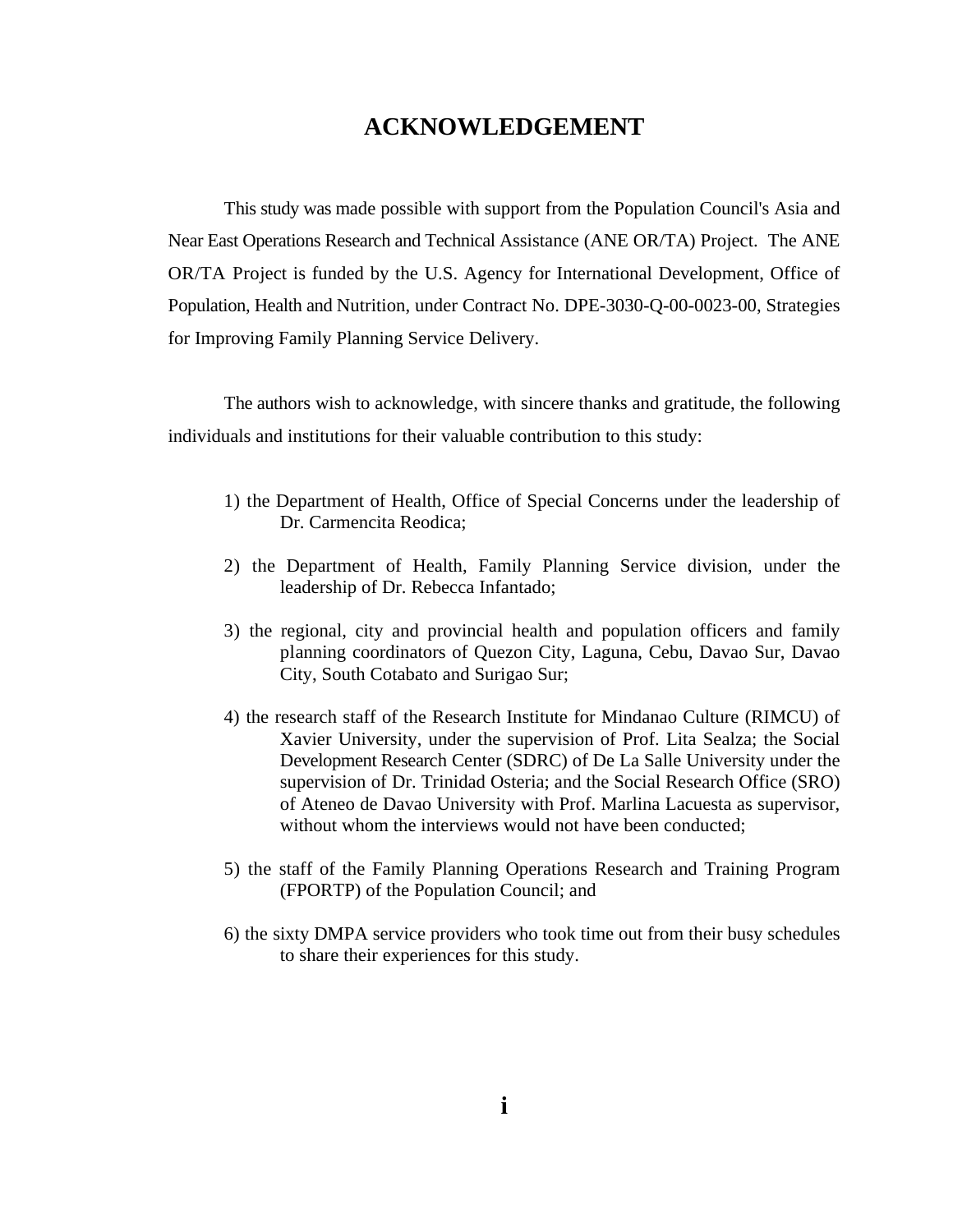# **TABLE OF CONTENTS**

| <b>ACKNOWLEDGEMENT</b>                                            | Ť                        |
|-------------------------------------------------------------------|--------------------------|
| <b>LIST OF FIGURES AND TABLES</b>                                 | iii                      |
| <b>INTRODUCTION</b>                                               | $\mathbf{1}$             |
| The DMPA Reintroduction Program: Background Information           | 1                        |
| Training of Service Providers on the Provision                    |                          |
| of DMPA as a Contraceptive Method                                 | $\boldsymbol{2}$         |
| OBJECTIVES AND METHODOLOGY                                        | $\overline{\mathbf{4}}$  |
| <b>RESULTS OF THE STUDY</b>                                       | 4                        |
| A. Profile of DMPA Service Providers                              | $\overline{\mathbf{4}}$  |
| B. Perceived Roles and Responsibilities as DMPA Service Providers | $\overline{\mathcal{L}}$ |
| C. Self-Evaluation as a DMPA Service Provider                     | 9                        |
| 1. Perceived Strengths as a DMPA Service Provider                 | 9                        |
| 2. Perceived Weaknesses as a DMPA Service Provider                | 10                       |
| 3. Coping Strategies                                              | 10                       |
| D. Assessment of the Training Course for DMPA Service Providers   | 11                       |
| 1. Perceived Need for Additional Training                         | 13                       |
| 2. Topics/Areas to be Emphasized in Future Training Courses       | 13                       |
| E. Service Providers' Attitudes Towards DMPA Use                  | 14                       |
| F. Problems Encountered in Service Delivery                       | 15                       |
| 1. Management of Side Effects                                     | 17                       |
| 2. Dealing with Rumors About DMPA                                 | 17                       |
| 3. Logistics                                                      | 18                       |
| 4. Follow-up of DMPA Clients                                      | 18                       |
| G. Strategies Employed to Solve Problems in DMPA Service Delivery | $-18$                    |
| H. Suggestions to Improve DMPA Service Delivery                   | 19                       |
| PROGRAM IMPLICATIONS                                              | 21                       |
| A. On Training                                                    | 21                       |
| B. On IEC Materials Development and Distribution                  | 22                       |
| <b>REFERENCES</b>                                                 |                          |
| <b>APPENDICES</b>                                                 |                          |
| Appendix A: Questionnaire                                         |                          |
| Appendix B: Sample DMPA Reminder Card                             |                          |
|                                                                   |                          |

Appendix C: Sample DMPA Leaflet

 $\mathcal{A}$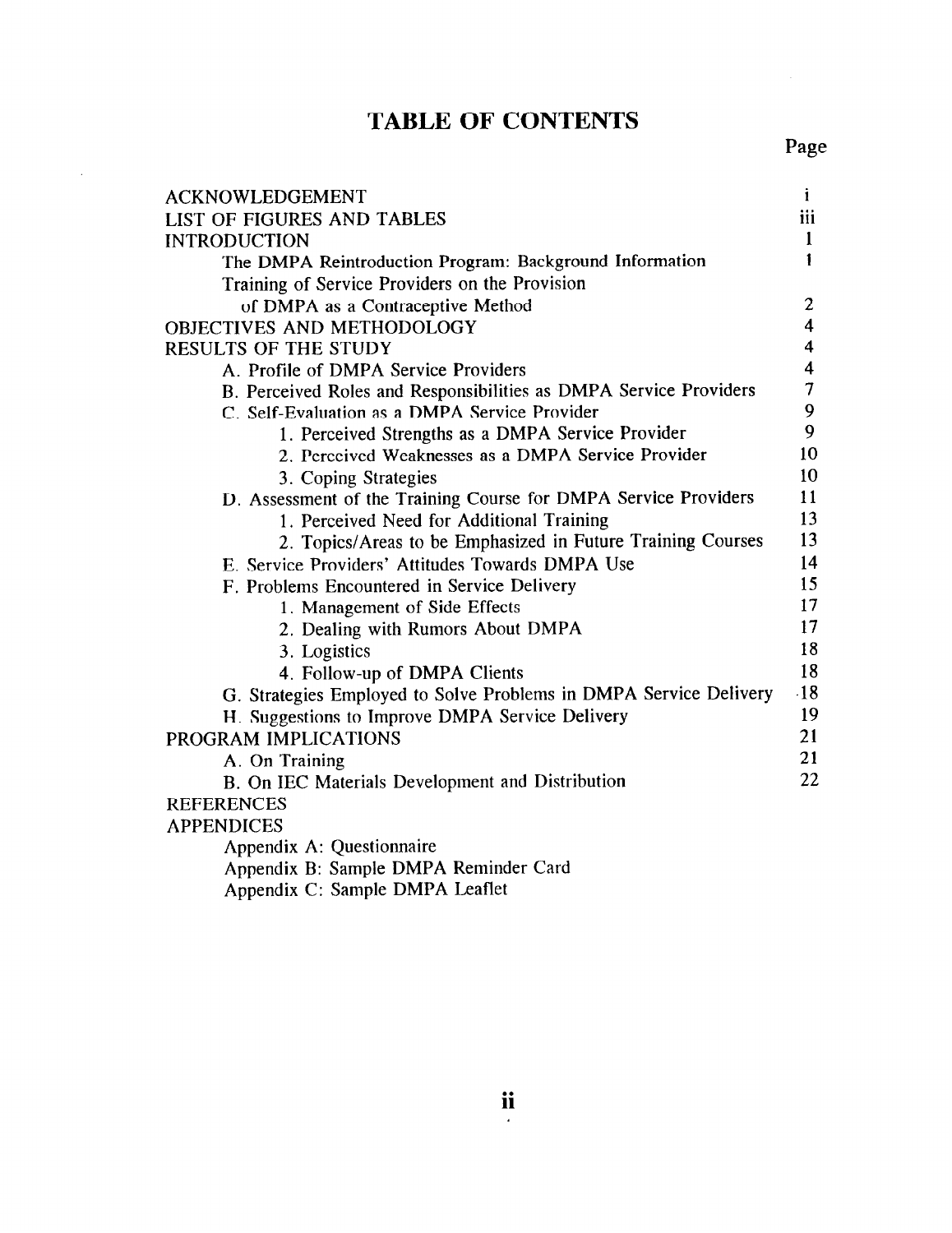# **LIST OF FIGURES AND TABLES**

 $\sim$ 

# **Title Page**

 $\sim 10^{-11}$ 

 $\sim$ 

| Figure 1. LGUs Involved in Phase I of the DMPA Reintroduction Program          |    |
|--------------------------------------------------------------------------------|----|
| <i>Table 1.</i> Distribution of Respondents by Study Sites                     |    |
| Table 2. Profile of Respondents: DMPA Service Providers                        |    |
| <i>Table 3.</i> Perceived Roles and Responsibilities of DMPA Service Providers | 8  |
| Table 4. Perceived Strengths and Weaknesses as a DMPA Service Provider         | 10 |
| <i>Table 5.</i> Assessment of DMPA Providers' Training                         | 12 |
| Table 6. Areas for which Additional Training is Needed                         | 13 |
| Table 7. Topics/Areas that Need to be Emphasized in Future Trainings           | 14 |
| Table 8. Problems Encountered in DMPA Service Delivery                         | 16 |
| Table 9. Problem-Solving Strategies Employed by DMPA Service Providers         | 19 |
| Table 10. Suggestions to Improve DMPA Service Delivery                         |    |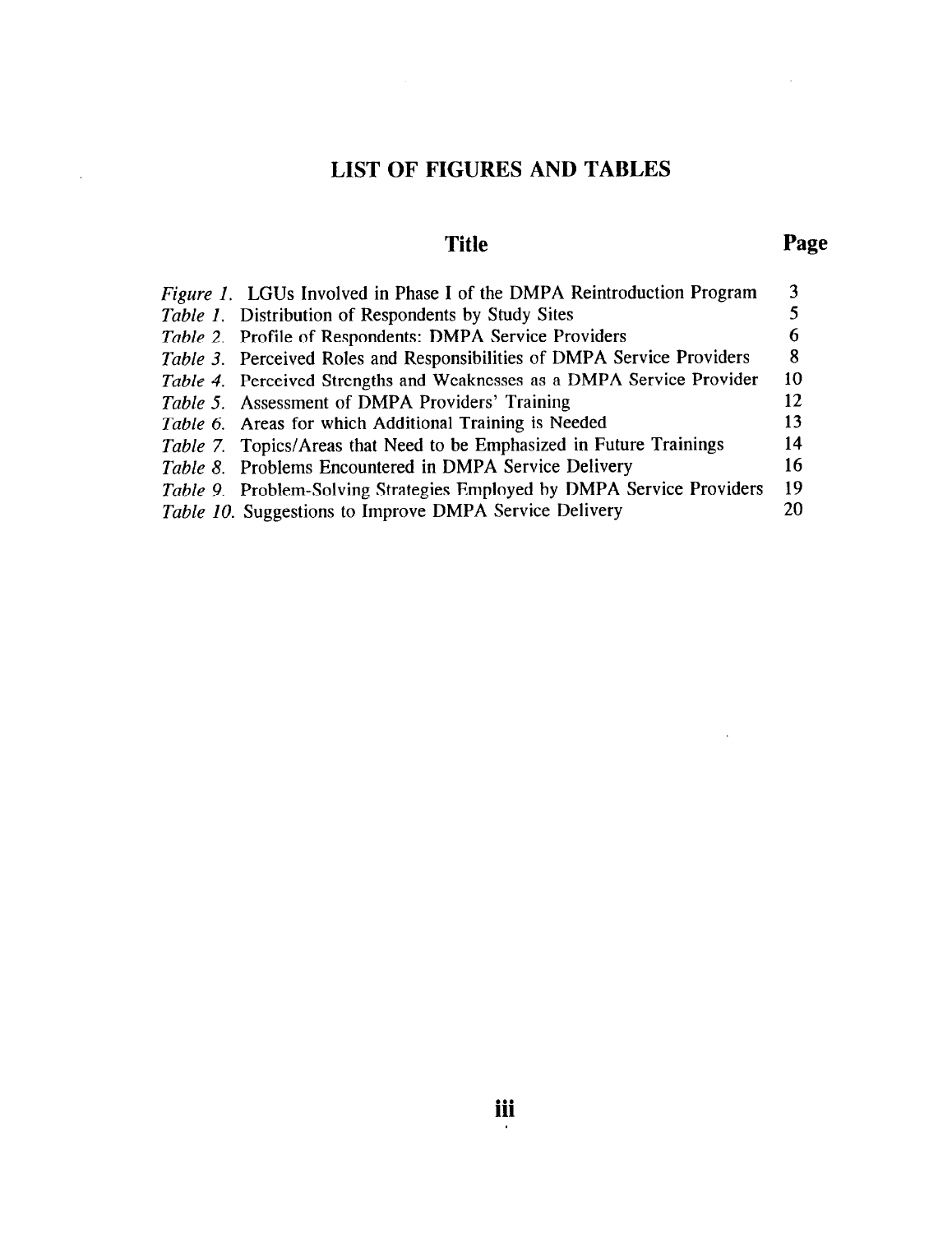# **THE DMPA SERVICE PROVIDER: Profile, Problems and Prospects**

# **INTRODUCTION**

This report presents the results of interviews conducted with sixty trained DMPA service providers from seven of the ten local government units (LGUs) covered by Phase I of the Philippine Department of Health's DMPA (Injectable Contraceptive) Reintroduction Program. The interviews were undertaken as part of the DMPA Monitoring and Follow-up Studies sponsored by the Population Council under the Asia and Near East Operations Research and Technical Assistance (ANE OR/TA) Project. While the monitoring study and the follow-up survey focused on DMPA users and drop-outs, this study centered on the service provider.

#### **The DMPA Reintroduction Program: Background Information**

The DMPA Reintroduction Program was launched by the DOH in April 1994, following the approval of the use of depot-medroxyprogesterone acetate (DMPA), commonly known as Depo-Provera, by the Philippine Bureau of Food and Drugs (BFAD) in November 1993. The program aims to reintroduce DMPA into the Philippine Family Planning Program (PFPP) through the training of local-level doctors, nurses and midwives as service providers, and the provision of free DMPA services in selected public health facilities. The program is being implemented in three phases.

Phase I concentrates on ten local government units (LGUs) consisting of four chartered cities (Baguio City, Quezon City, Iloilo City and Davao City) and six provinces (Pangasinan, Laguna, Cebu, Davao del Sur, South Cotabato and Surigao del Sur) spread out in seven administrative regions nationwide (See Figure 1). Phase II calls for the expansion of DMPA services in early 1995 to the rest of the cities and provinces within the seven regions where the ten pilot LGUs are located. By the third phase, it is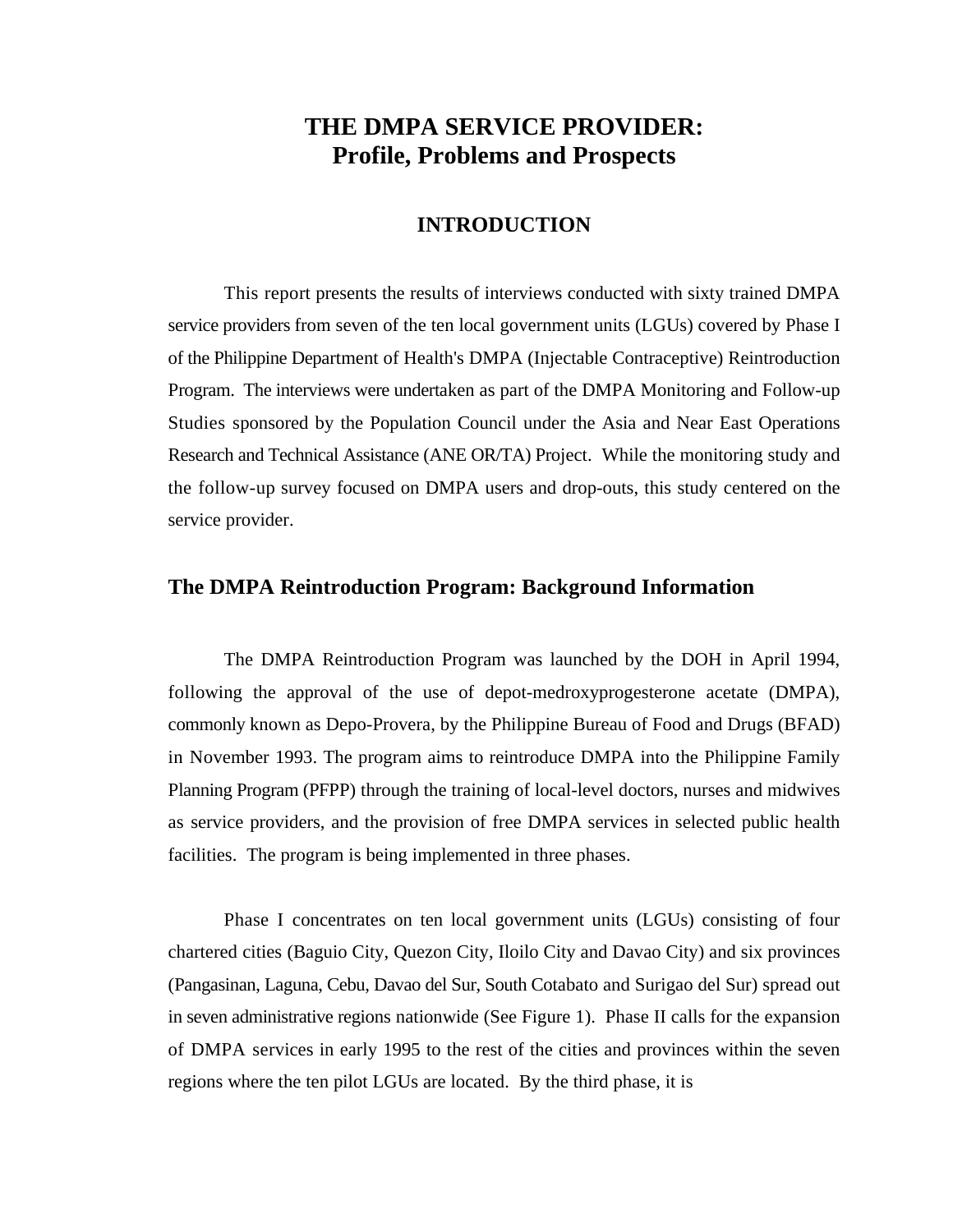envisioned that DMPA services will be available in all of the 15 regions of the Philippines (Population Council, 1994a:3).

# **Training of Service Providers on the Provision of DMPA as a Contraceptive Method**

Based on reports from the DOH and the family planning program coordinators of the ten LGUs, a total of 86 training courses were conducted between April and July, 1994 as were attended by a total of 1,748 midwives, nurses and doctors from 1,422 health facilities and offices (Population Council, 1994b: see Form 3, Report 4).

Training courses were conducted by local-level "trainors" under the coordination of the DOH Family Planning Service Training Division and the local government health and/or population offices. Each training course is composed of five modules namely: 1) DMPA as a Method, 2) Management of Side Effects and Complications, 3) Counselling DMPA Clients, 4) Provision of DMPA and 5) Return Visit and Follow up of Defaulters (Department of Health, n.d.).

As trained DMPA service providers, these health personnel are expected to offer a host of services to potential and actual DMPA acceptors. Their major tasks include counselling on DMPA, conducting screening and client assessment procedures, administering DMPA injections, providing "post-injection" instructions to clients, managing and treating reported side effects and following up clients to ensure that they return for a reinjection. The service providers are also expected to submit a monthly report on the number of DMPA acceptors and continuing users in their facility.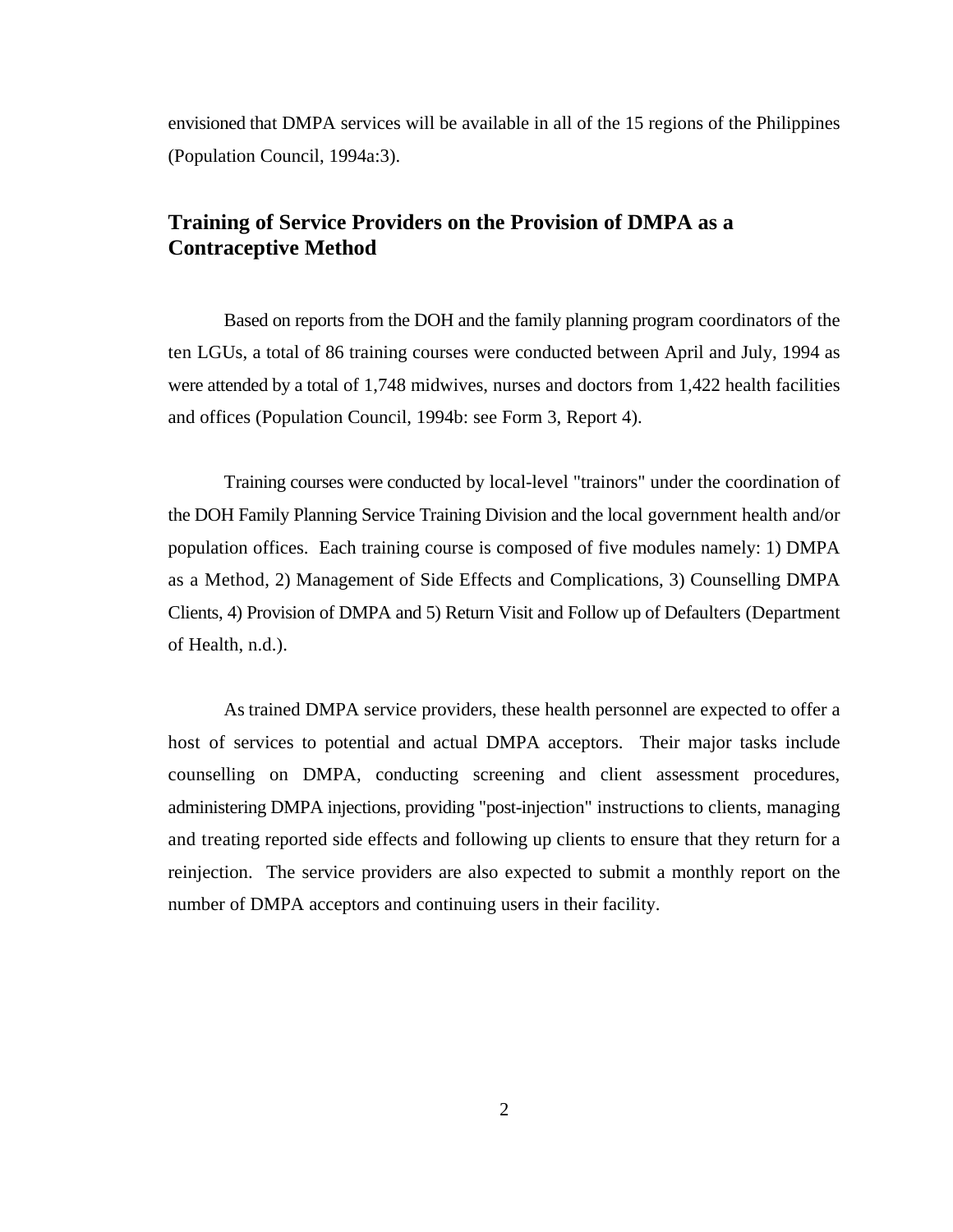

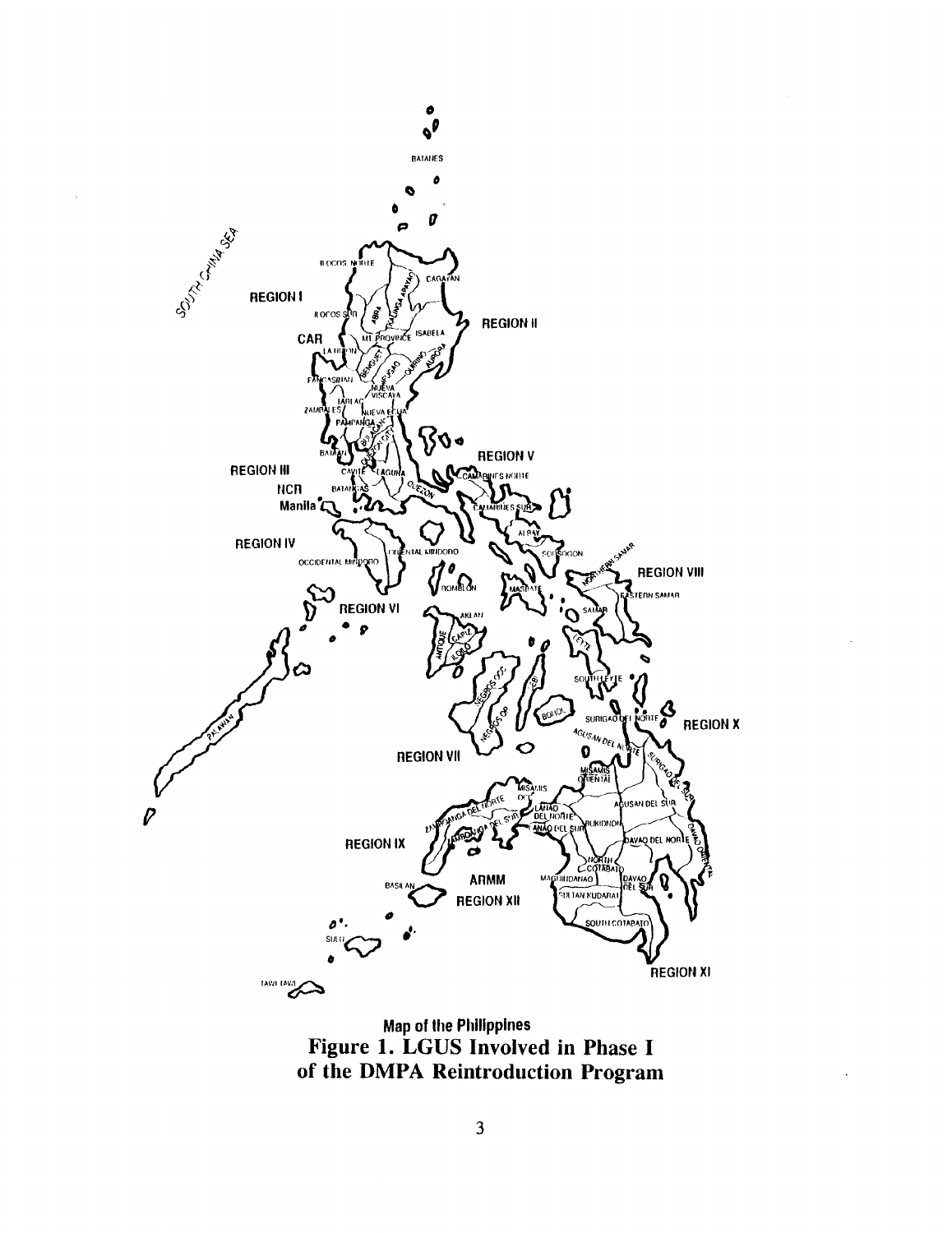### **OBJECTIVES AND METHODOLOGY**

This study was designed to obtain a socio-demographic profile of DMPA service providers and to gain an understanding of the problems they face in providing injectable services as well as the strategies they employ to solve such problems. The respondents were also asked to evaluate themselves and the training course given by the DOH in cooperation with the local government units. This information will serve as an input for the future training of service providers.

A total of sixty trained DMPA service providers were interviewed for this study: one from each of the randomly selected health facilities<sup>1</sup> located in Quezon City, Laguna, Cebu, Davao del Sur, Davao City, South Cotabato and Surigao del Sur. The interviews in Luzon were carried out by researchers from De La Salle University's Social Development Research Center (SDRC); those in Visayas by Xavier University's Research Institute for Mindanao Culture (RIMCU); and those in Mindanao by the Ateneo de Davao University's Social Research Office (SRO), using a standard questionnaire (see Appendix A). Data were collected in February and March, 1995.

# **RESULTS OF THE STUDY**

### **A. PROFILE OF DMPA SERVICE PROVIDERS**

A total of 57 female and 3 male service providers were interviewed for this study. The respondents were mostly midwives (comprising 78% of the sample), with some nurses (17%) and a few doctors (3%).

 $1$  These facilities were among the 100 sampled facilities from which the respondents for the follow-up survey of DMPA acceptors were chosen.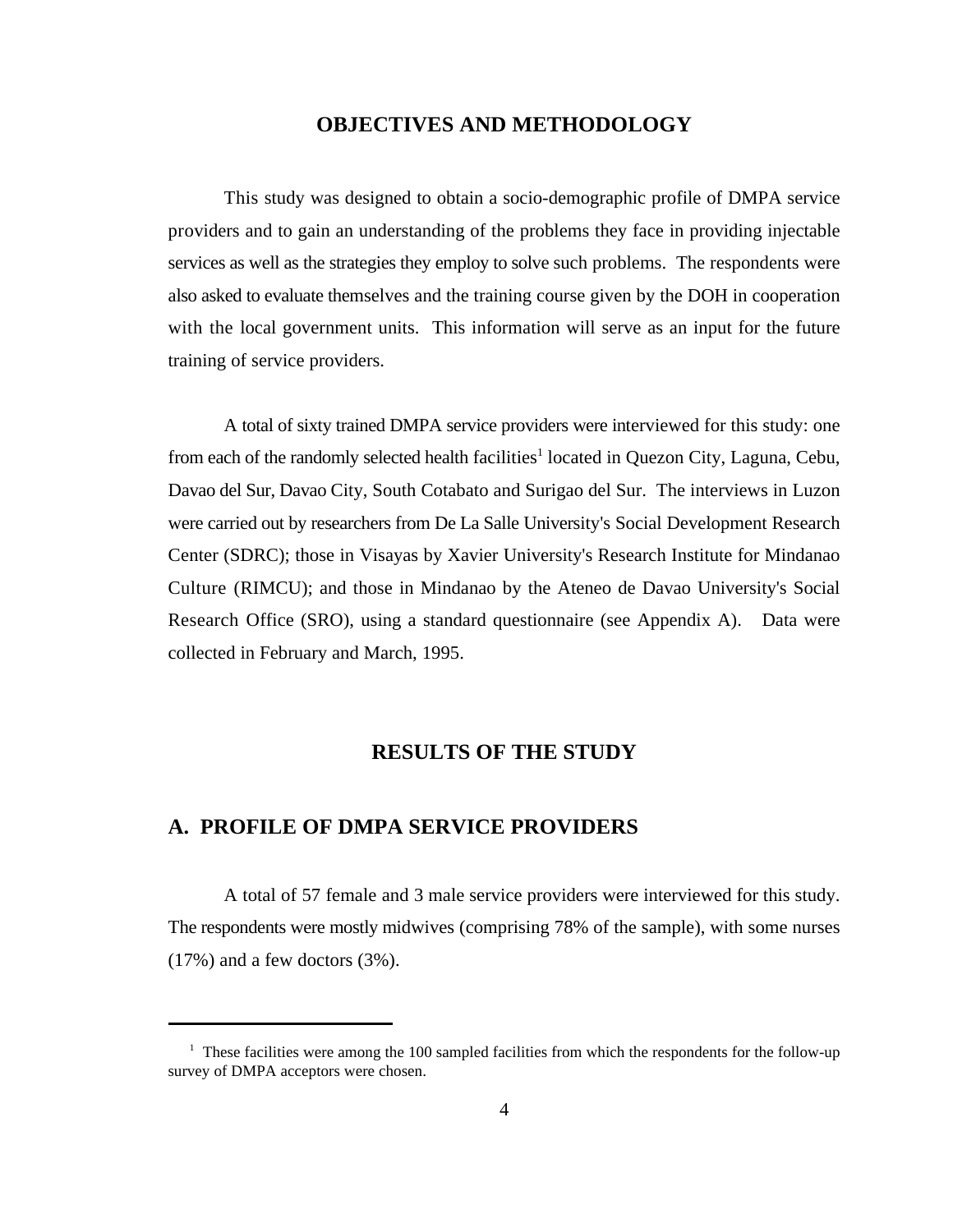Two out of three respondents were assigned to a barangay health station (BHS) while 32 percent were working in rural health units (RHUs) or municipal health centers (MHCs).

As Table 1 shows, a majority (58%) of the respondents came from the provinces of Davao del Sur, South Cotabato and Surigao del Sur all on the island of Mindanao. Three out of ten respondents were from the province of Cebu in Visayas, while the remaining 12 percent were from Quezon City and Laguna in Luzon.

| <b>STUDY SITES</b> | % of Respondents |
|--------------------|------------------|
| <b>LUZON</b>       |                  |
| Quezon City        | 3.3              |
| Laguna             | 8.3              |
| <b>VISAYAS</b>     |                  |
| Cebu               | 30.0             |
| <b>MINDANAO</b>    |                  |
| Davao del Sur      | 28.3             |
| South Cotabato     | 21.7             |
| Davao City         | 6.7              |
| Surigao del Sur    | 1.7              |

**Table 1. Distribution of Respondents by Study Sites**

Table 2 provides profile data on the social and demographic characteristics of the respondents. Most (80%) of the sampled service providers were married. The rest were either single (15%) or widowed (5%).

The youngest respondent was 23 years old while the oldest was 62. Average age was 41 years. A considerable number (43%) of the respondents were already in their 30s. About three out of ten (28%) were in their forties while roughly one in five (19%) were already in their 50s.

Most (83%) of the respondents have children. Family size ranged from one to eleven children. A majority (55%), however, had three or fewer children. Among the married women in the sample, the average number of children per respondent was 3.18, which is lower than the national total fertility rate (TFR) of 4.06 (National Statistics Office and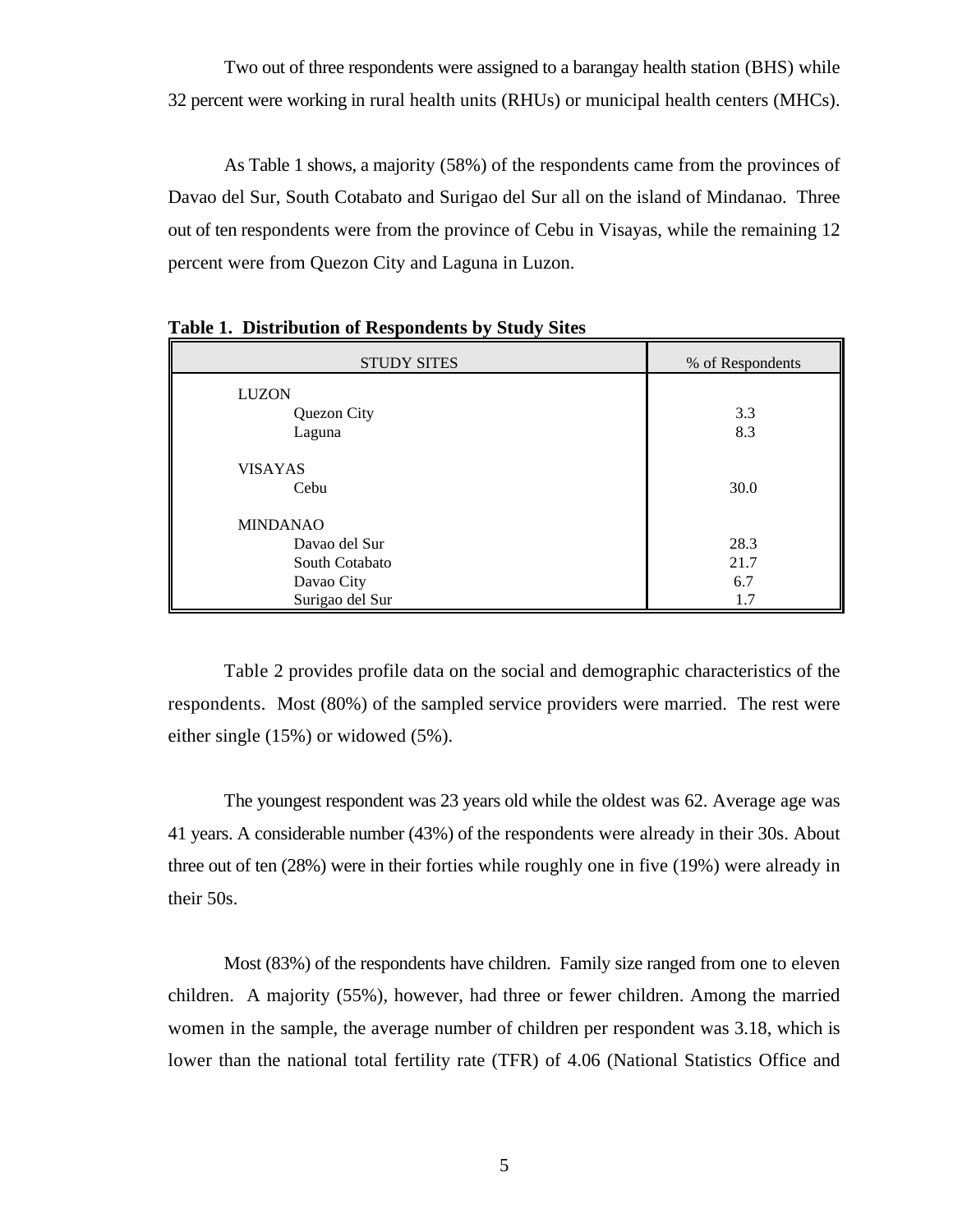Macro International,  $1994:25$ ).<sup>2</sup> The ages of the eldest children ranged from two to 34 years, while those of the youngest children ranged from less than one year old to 31 years of age. Average ages for the two groups were, respectively, 14 years and 7 years.

| <b>VARIABLE</b>                                                   | % of Respondents |
|-------------------------------------------------------------------|------------------|
| Gender                                                            |                  |
| Female                                                            | 95.0             |
| Male                                                              | 5.0              |
| Civil Status                                                      |                  |
| Married                                                           | 80.0             |
| Single                                                            | 15.0             |
| Widowed                                                           | 5.0              |
| Age (years)                                                       |                  |
| 23-29                                                             | 8.5              |
| 30-39                                                             | 43.5             |
| 40-49                                                             | 28.4             |
| 50-59                                                             | 18.5             |
| $60 - 62$                                                         | 1.7              |
|                                                                   |                  |
| Mean age (years)                                                  | (41.12)          |
| Number of Children                                                |                  |
| $\Omega$                                                          | 16.7             |
| $1 - 3$                                                           | 55.0             |
| $4 - 6$                                                           | 25.0             |
| $7 - 11$                                                          | 3.4              |
| Mean number of living children among married respondents $(n=48)$ | (3.18)           |
|                                                                   |                  |
| Occupation                                                        |                  |
| Midwife                                                           | 78.3             |
| Nurse                                                             | 16.7             |
| Doctor                                                            | 3.3              |
| No data                                                           | 1.7              |

**Table 2. Profile of Respondents: DMPA Service Providers**

More than half (55%) of the service providers surveyed were themselves current

<sup>&</sup>lt;sup>2</sup> Total fertility rate can be interpreted as the "average number of births a hypothetical group of women would have at the end of their reproductive lives if they were subject to the currently prevailing age-specific rates from age 15 to 49" (National Statistics Office, 1994:25).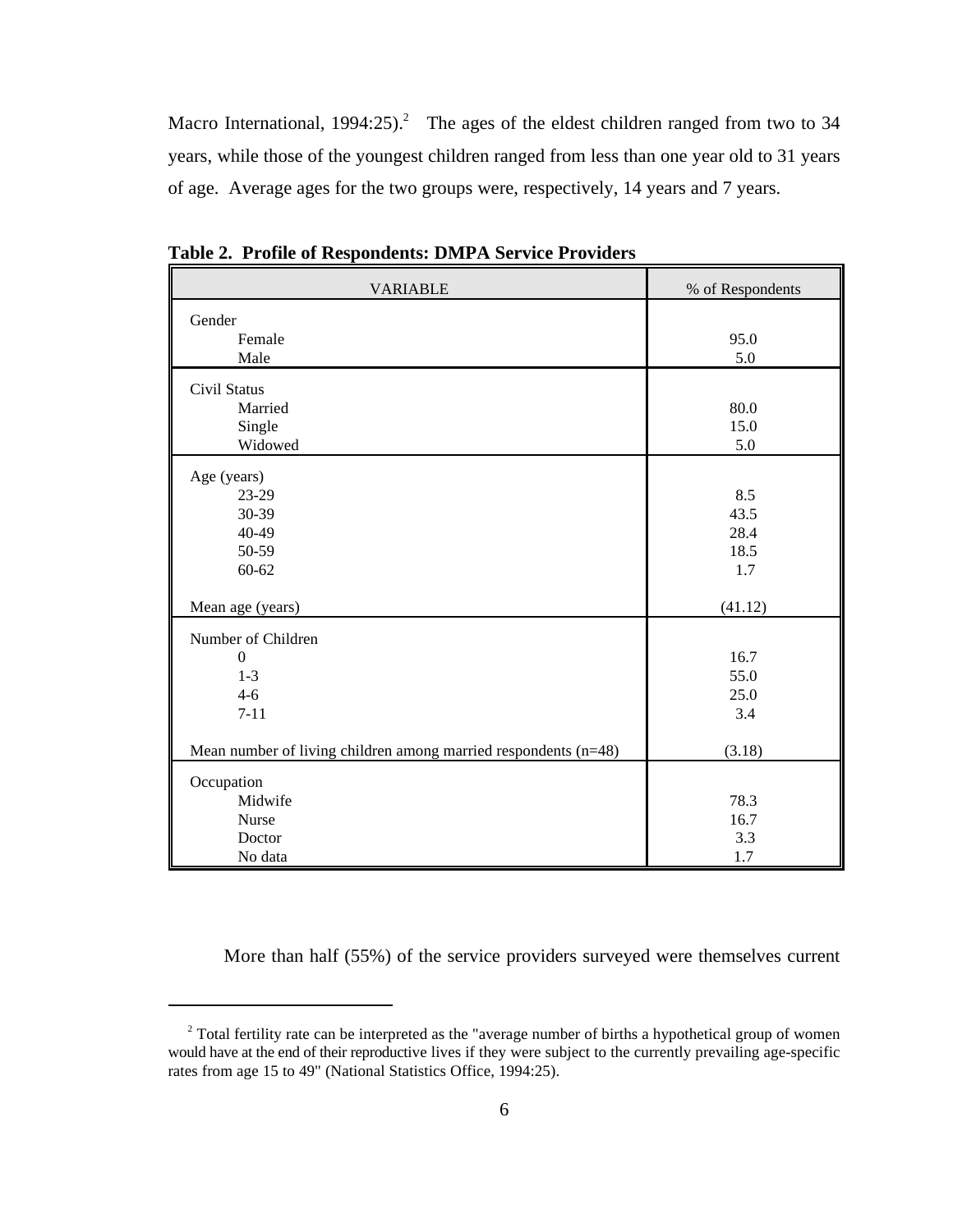users of family planning methods. Of these, a third were using intra-uterine devices (IUDs). About one in four had already been ligated, while 15 percent were using DMPA. The rest were practicing natural family planning (9%), using condoms (9%) or taking pills (6%).

Eighty percent of the respondents attended the training course for DMPA providers between April and July 1994. The rest were trained on DMPA service delivery only in late 1994 or early 1995.

To summarize, the typical DMPA service provider is a 41-year old female midwife stationed at a barangay health center. She is married and has three children; the eldest aged 14 years and the youngest aged 7. She is likely to be a family planning user herself: using an IUD if not having already been ligated. She was trained on effective DMPA service delivery in mid-1994.

# **B. PERCEIVED ROLES AND RESPONSIBILITIES AS DMPA SERVICE PROVIDERS**

Respondents were asked to enumerate what they thought were the roles and responsibilities of a DMPA service provider. "Counselling clients" and providing them with information on the advantages and disadvantages of DMPA as a contraceptive method was the most commonly cited. Eight out of ten (83%) respondents gave this answer (see Table 3).

The second most frequently mentioned task has to do with "managing the side effects of DMPA". Half of the service providers said that part of their job is to help women deal with the side effects of DMPA. This includes giving women medicines (i.e. analgesics, vitamins, iron tablets) to relieve them of pain or discomfort, referring them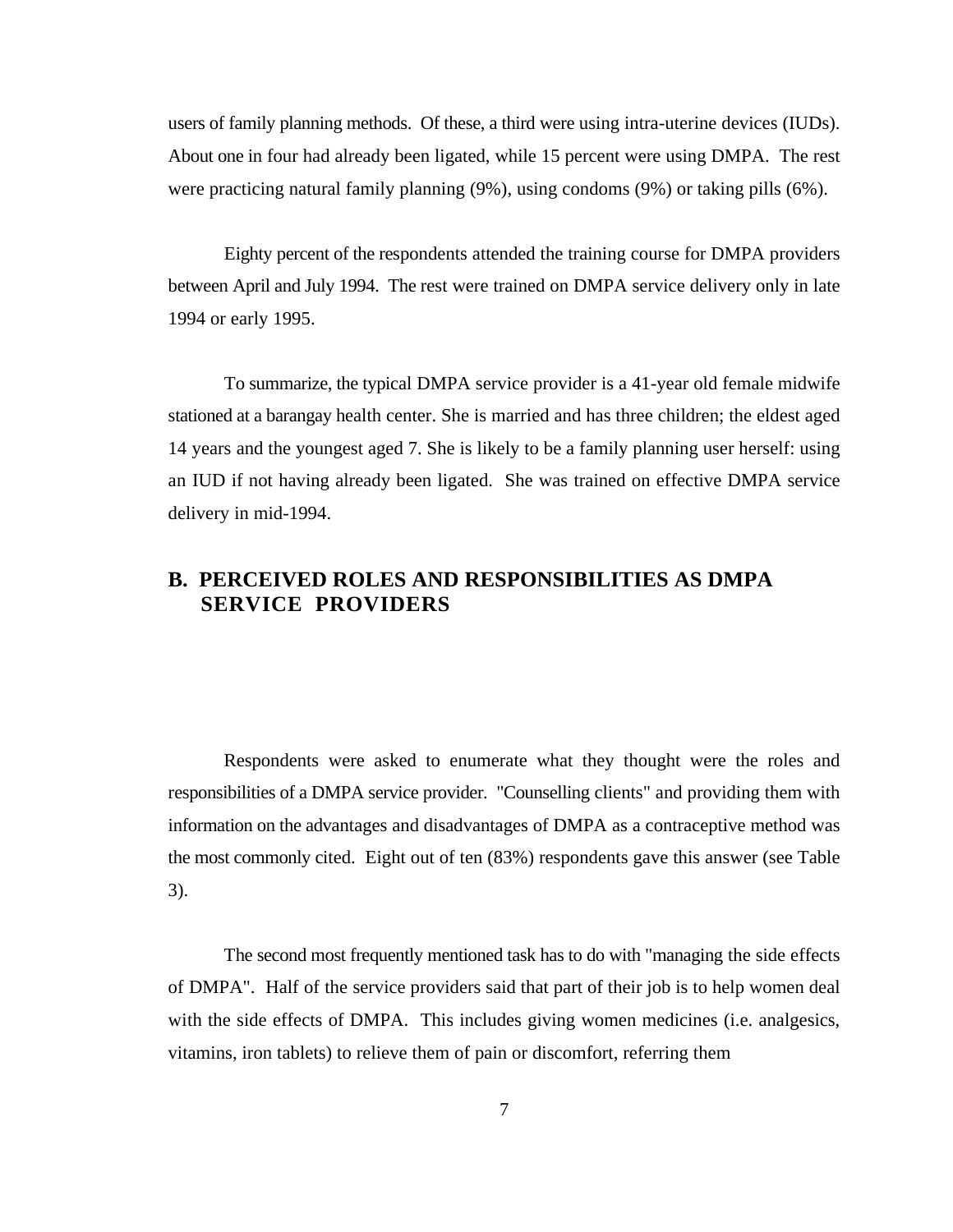to doctors for appropriate medical treatment or simply giving them the needed reassurrance that such side effects are to be expected, and that the risks are minimal.

Half of the respondents also said that "following up DMPA clients" to ensure that they continue their use of the injectable, is another important task of a DMPA service provider. In most cases, this means reminding the clients of their scheduled reinjections with the help of the DMPA reminder card (see Appendix B). Where necessary, a few service providers said that they may even pay their clients a visit to remind them that they are due for a reinjection.

| ROLES/RESPONSIBILITIES            | Percent of<br>Respondents<br>Mentioning Item <sup>a</sup> |
|-----------------------------------|-----------------------------------------------------------|
| Client counselling                | 83.3                                                      |
| Management of side effects        | 50.0                                                      |
| Follow-up of clients              | 50.0                                                      |
| Motivation of clients             | 35.0                                                      |
| Administration of DMPA injections | 28.3                                                      |
| Screening/client assessment       | 18.3                                                      |
| Management of logistics           | 3.3                                                       |

**Table 3. Perceived Roles and Responsibilities of DMPA Service Providers**

<sup>a</sup> Total exceeds 100% due to multiple responses.

"Motivating women" to accept DMPA as a family planning method was mentioned as a DMPA service provider's task by a third (35%) of the respondents; while "administering DMPA injections" was cited by only 28 percent of the sample.

Interestingly, only 18 percent of the respondents mentioned "proper client screening and assessment" as a responsibility of a DMPA provider. Even though this is one of the tasks expected of a trained DMPA provider, only one out of five respondents remembered to mention it during the interview.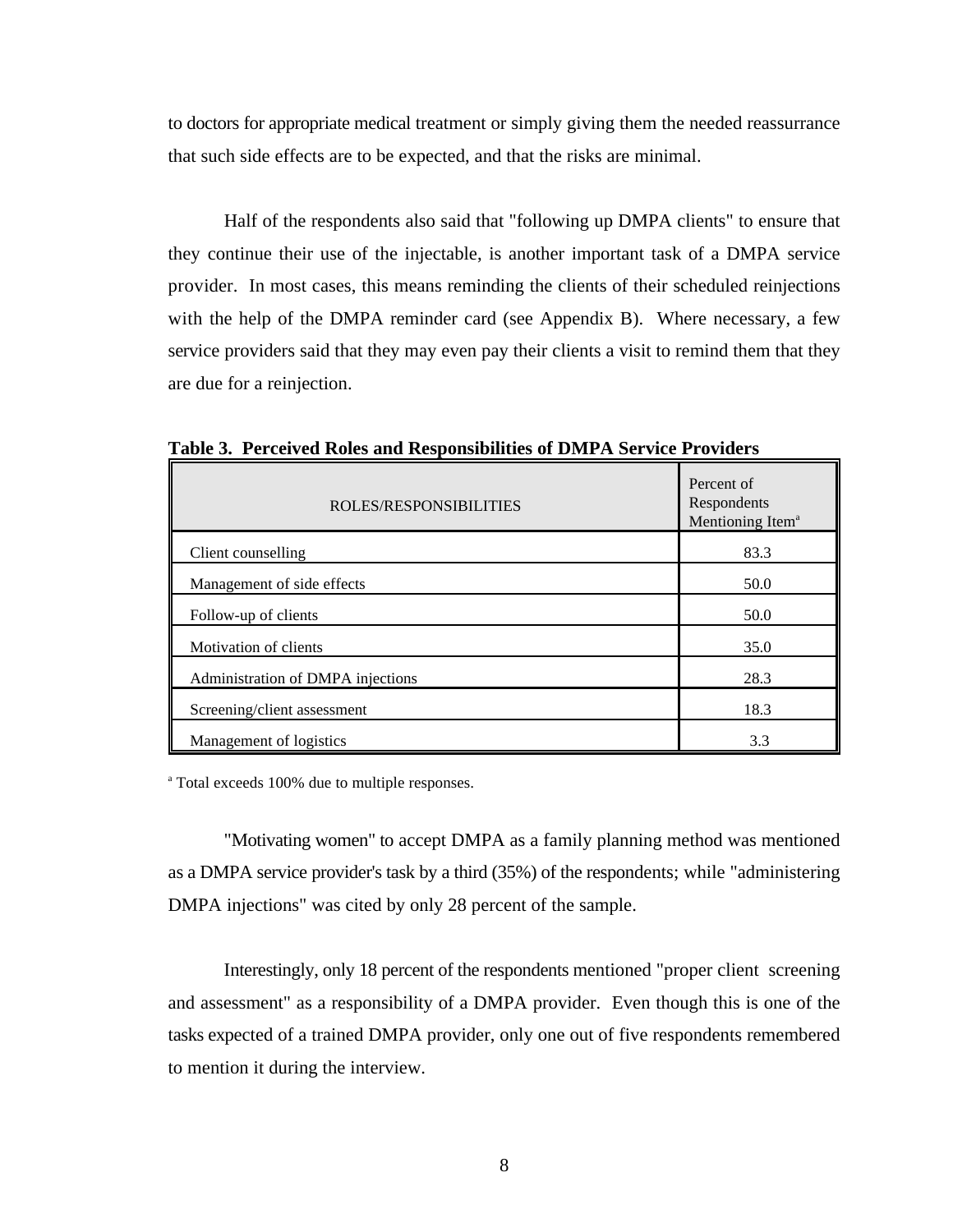## **C. SELF-EVALUATION AS A DMPA SERVICE PROVIDER**

When asked to evaluate themselves vis-a-vis their perceived roles and responsibilities as a DMPA service provider, the words "capable", "competent" and "committed" were used by those who were interviewed.

Almost half (45%) of the respondents saw themselves as capable DMPA service providers who are "able to perform the tasks expected of them". Fifteen percent considered themselves "competent" while ten percent described themselves as having "sufficient knowledge for the job". Seven percent "believed in what they were doing" and considered themselves "committed" to the task of providing quality DMPA services to women in the communities.

#### *1. Perceived Strengths as a DMPA Service Provider*

When asked to enumerate their "strengths" as a DMPA service provider, almost half (45%) of the respondents cited counselling, education and the provision of information about DMPA to women as one of their strong points (see Table 4).

Thirty-seven percent felt that they were good in motivating women to accept and use DMPA as a family planning method. One out of five providers also considered themselves effective in following up their clients and making sure that they come back for their scheduled reinjection. The same proportion of women (20%) also considered themselves competent in helping women deal with the side effects of DMPA use.

Only 12 percent of the providers considered their acquired skill in administering DMPA injections as one of their strengths as a DMPA service provider. Even fewer (3%) considered themselves "strong" in the area of client assessment and screening.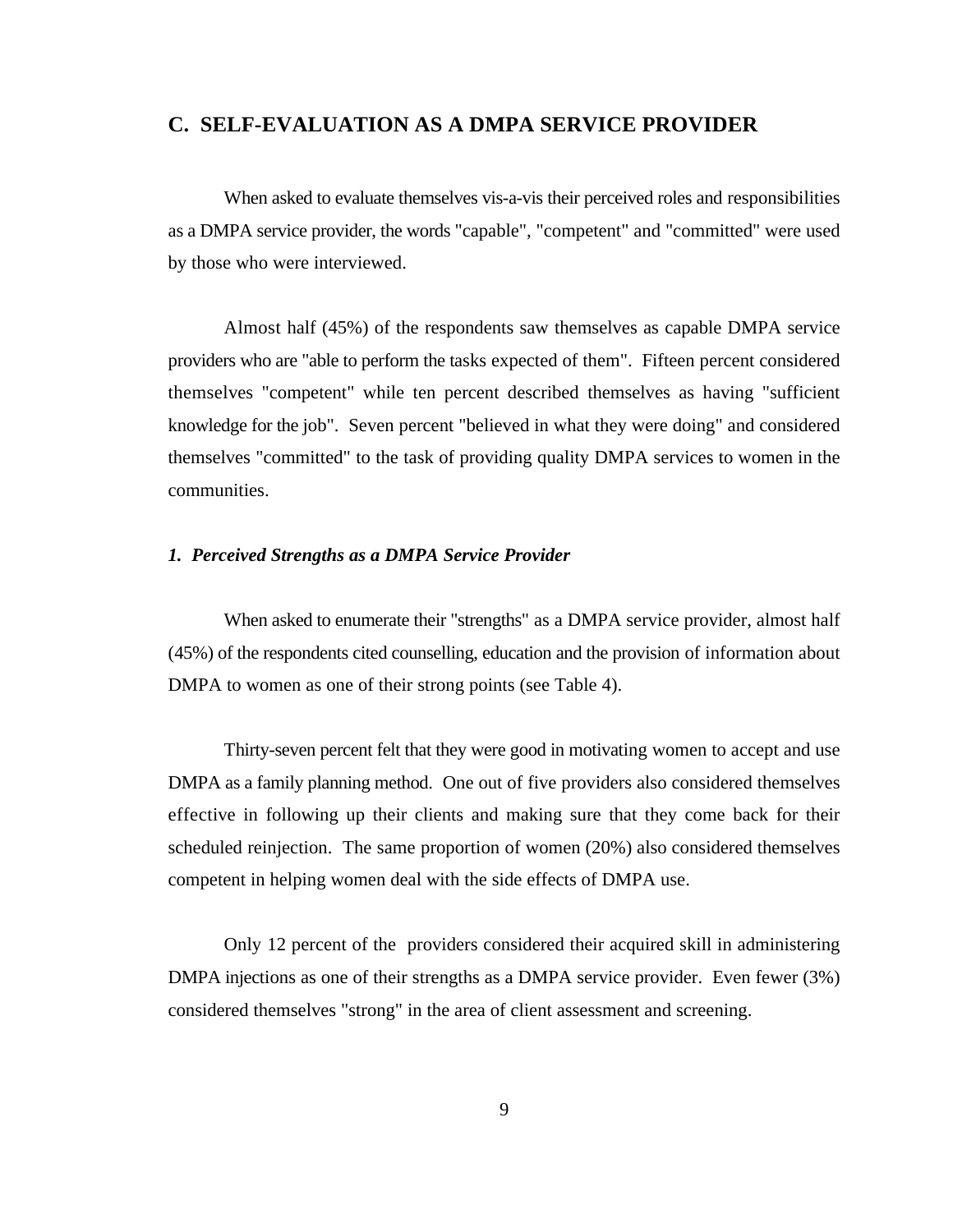|                              | Percent of Respondents<br>Mentioning Item as a: |                 |
|------------------------------|-------------------------------------------------|-----------------|
| <b>AREAS</b>                 | STRENGTH <sup>a</sup>                           | <b>WEAKNESS</b> |
| Client counselling           | 45.0                                            | 3.3             |
| Motivation of clients        | 36.7                                            | 13.3            |
| Follow-up of clients         | 20.0                                            | 23.3            |
| Management of side effects   | 20.0                                            | 15.0            |
| Administration of injection  | 12.0                                            | 0.0             |
| Screening/patient assessment | 3.3                                             | 0.0             |
| Management of logistics      | 3.3                                             | 0.0             |

**Table 4. Perceived Strengths and Weaknesses as a DMPA Service Provider**

<sup>a</sup> Total exceeds 100% due to multiple responses.

#### *2. Perceived Weaknesses as a DMPA Service Provider*

Only a few respondents mentioned any weaknesses with regard to their role as a DMPA service provider. Those who did, cited limitations in the following areas: following up clients to ensure continued use of DMPA (23%), handling complaints about side effects (15%), motivating women to use DMPA (13%) and counselling (3%).

## *3. Coping Strategies*

How did they deal with their identified weaknessses? For 12 percent of the providers, this meant reading materials on DMPA and referring back to their DMPA kits for information to help them counteract rumors about DMPA.

One out of ten said that they simply "tried their best" to answer their clients' queries about the injectable. The same proportion of providers consulted their supervisors.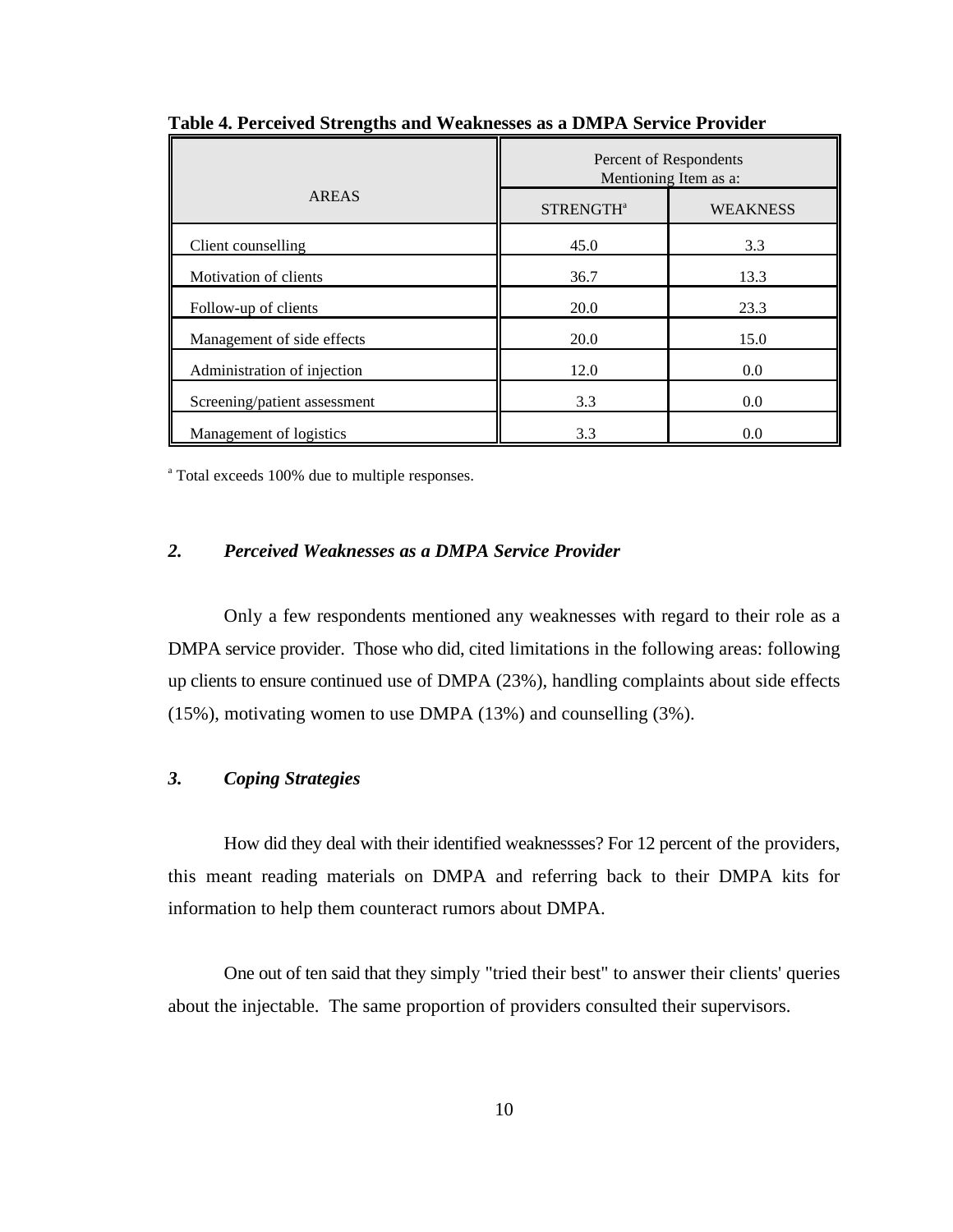Other coping strategies employed by the DMPA service providers included delegating some of their tasks to the barangay health worker (11%) and adjusting their work schedules to meet the demands of their job as a service provider (8%).

# **D. ASSESSMENT OF THE TRAINING COURSE FOR DMPA SERVICE PROVIDERS**

When asked to evaluate the content and methodology of the training course they attended, the respondents' assessment was generally positive (see Table 5).

Roughly a third of the providers said that the topics covered by the training were "clearly explained". In particular, this evaluation referred to such topics as: 1) DMPA's mechanism of action, 2) proper administration of DMPA injections, 3) safety, risks and contraindications of DMPA, and 4) effective counselling on DMPA. Between 22 to 25 percent of the providers also said that "adequate information was provided" on each of these four topics.

The methodology used to conduct the training was described as "effective" by 18 percent of the service providers surveyed. In particular, they considered effective such techniques as role-playing, return-demonstrations (especially in learning how to correctly administer injections), use of audio-visual aids and the distribution of reading materials on DMPA (i.e., the DMPA information kit) during the training.

No negative remarks were made with regard to three of the topics covered by the training: DMPA's mechanism of action, the administration of DMPA injections and quality of care. A few respondents though, did express some doubts about the adequacy of the training given with regard to the health risks of DMPA (13%) and their role as a DMPA counsellor (8%).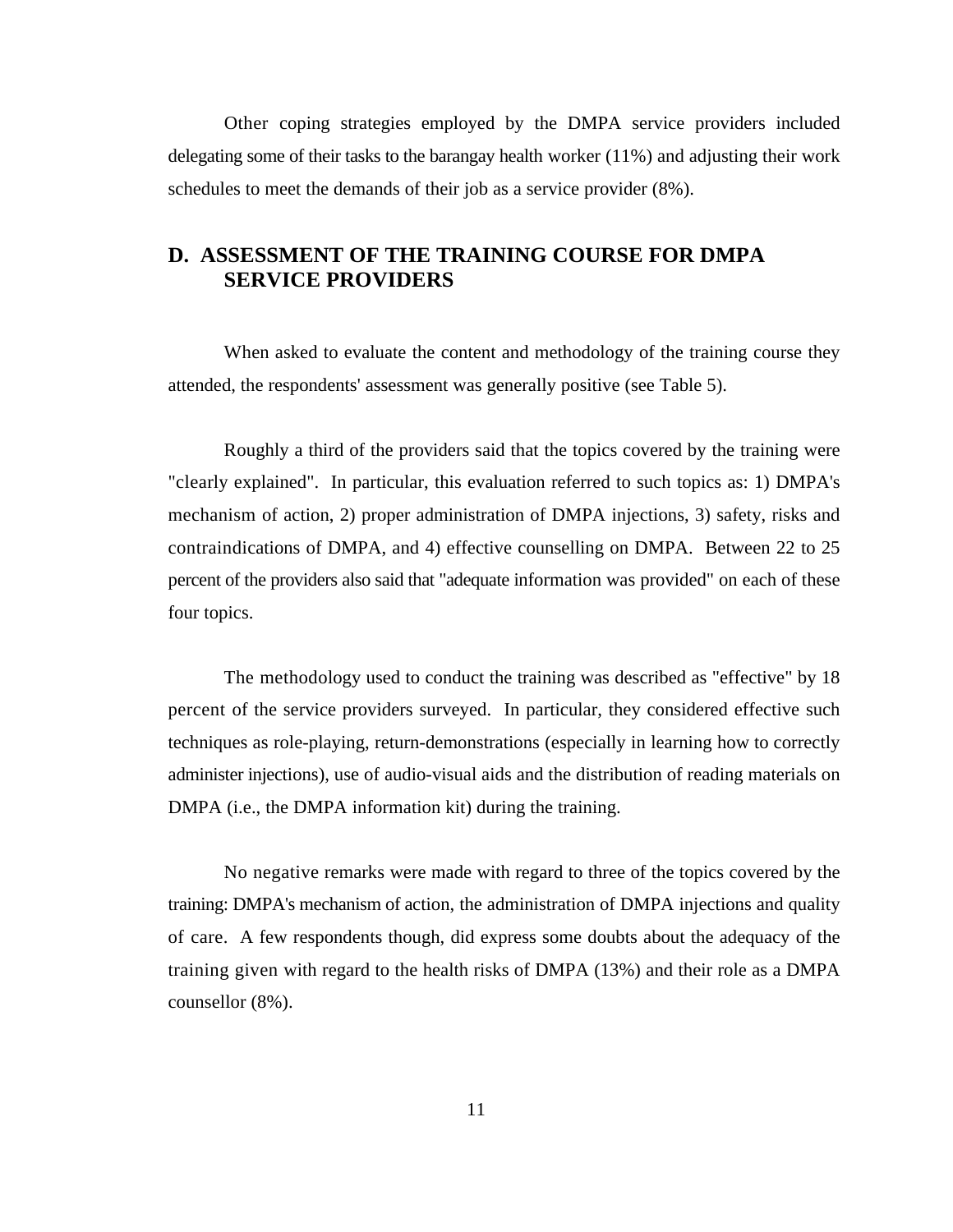# **Table 5. Assessment of DMPA Providers' Training**

|                                                                                            | <b>CONTENT</b>                          |                                            |                                |                |                 |                |
|--------------------------------------------------------------------------------------------|-----------------------------------------|--------------------------------------------|--------------------------------|----------------|-----------------|----------------|
| RESPONDENTS' COMMENTS                                                                      | <b>DMPA's</b><br>Mechanism of<br>Action | Administration of<br><b>DMPA</b> Injection | Safety/Health Risks<br>of DMPA | Counselling    | Quality of Care | METHODOLOGY    |
| POSITIVE REMARKS                                                                           |                                         |                                            |                                |                |                 |                |
| Very satisfactory                                                                          | 18.3                                    | 20.0                                       | 13.3                           | 16.7           | 15.0            |                |
| Good                                                                                       | 8.4                                     | 10.0                                       | 5.0                            | $\blacksquare$ | 15.0            | $\blacksquare$ |
| "Okay"                                                                                     | 6.7                                     | 11.7                                       | 5.0                            | 13.3           | 11.7            | 6.7            |
| Fair                                                                                       | 6.7                                     |                                            | 6.7                            | 5.0            | 6.7             | 5.0            |
| Explanation was clear                                                                      | 31.7                                    | 36.7                                       | 41.6                           | 33.4           | 25.0            | 21.7           |
| Information was adequate                                                                   | 23.4                                    | 23.3                                       | 25.4                           | 21.7           | 21.6            | 15.4           |
| Effective                                                                                  | 5.0                                     | 5.0                                        | 6.7                            | 5.0            | 1.7             | 18.4           |
| Role-playing was effective                                                                 | $\mathbb{Z}^2$                          | $\blacksquare$                             | $\blacksquare$                 | $\sim$         | $\omega$        | 5.0            |
| Return demonstration was<br>effective                                                      |                                         | 3.4                                        | 1.7                            |                | $\sim$          |                |
| aids/distr<br>Use of audio-visual<br>ibution<br>of IEC $\,$<br>materials<br>was<br>helpful |                                         | $\sim$                                     | $\sim$                         |                | $\sim$          | 1.7            |
| NEGATIVE REMARKS                                                                           |                                         |                                            |                                |                |                 |                |
| Not clearly explained                                                                      | $\overline{a}$                          | $\overline{a}$                             | 3.4                            | 3.4            | $\blacksquare$  |                |
| <b>Explanation not</b><br>compreh<br>ensive                                                |                                         |                                            | 6.7                            | 3.4            | $\sim$          | 1.7            |
| Time for discussion<br>too short                                                           | $\sim$                                  | $\sim$                                     | 1.7                            | 1.7            | $\blacksquare$  | 1.7            |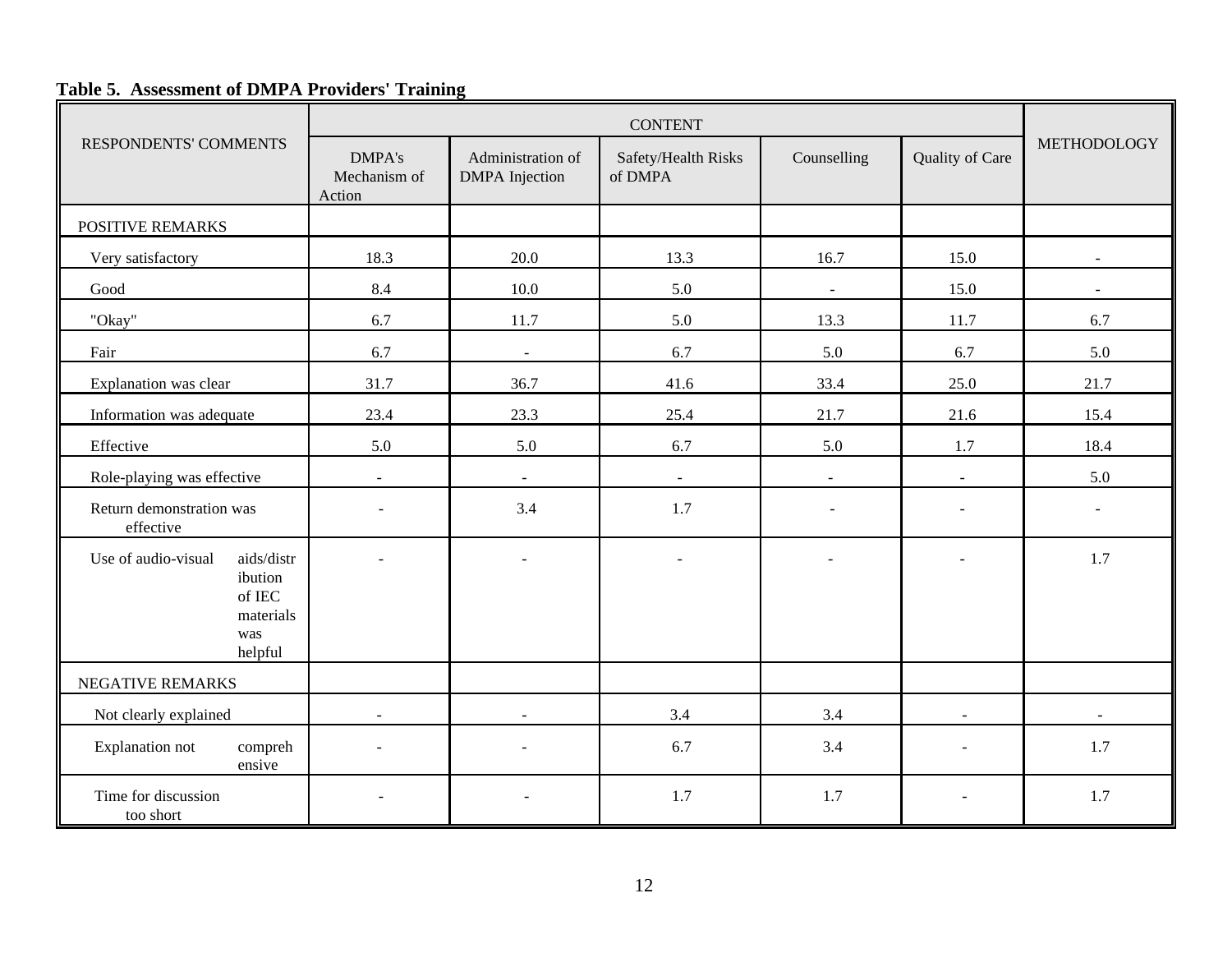#### *1. Perceived Need for Additional Training*

Four out of ten service providers feel that they need more training on how to effectively manage and treat the side effects of DMPA (see Table 6). Twenty eight percent also said that additional emphasis should be given to "safety concerns and health risks of DMPA" as a contraceptive.

Other topics or areas mentioned were: DMPA's mechanism of action (15%) and its contraindications (12%), effective counselling on DMPA (13%), how to counteract rumors about DMPA (7%) and how to effectively follow up clients to ensure continued use of DMPA (5%).

| TOPIC/AREA                      | Percent of Respondents<br>Mentioning Item <sup>a</sup> |  |
|---------------------------------|--------------------------------------------------------|--|
| Management of side effects      | 40.0                                                   |  |
| Safety/health risks of DMPA     | 28.3                                                   |  |
| DMPA's mechanism of action      | 15.0                                                   |  |
| Counselling                     | 13.3                                                   |  |
| Contraindications of DMPA use   | 11.7                                                   |  |
| Counteracting rumors about DMPA | 6.7                                                    |  |
| Follow-up of clients            | 5.0                                                    |  |
| Screening/assessment of clients | 1.7                                                    |  |
| Advantages of DMPA              | 1.7                                                    |  |

**Table 6. Areas for which Additional Training is Needed** 

<sup>a</sup> Total exceeds 100% due to multiple responses.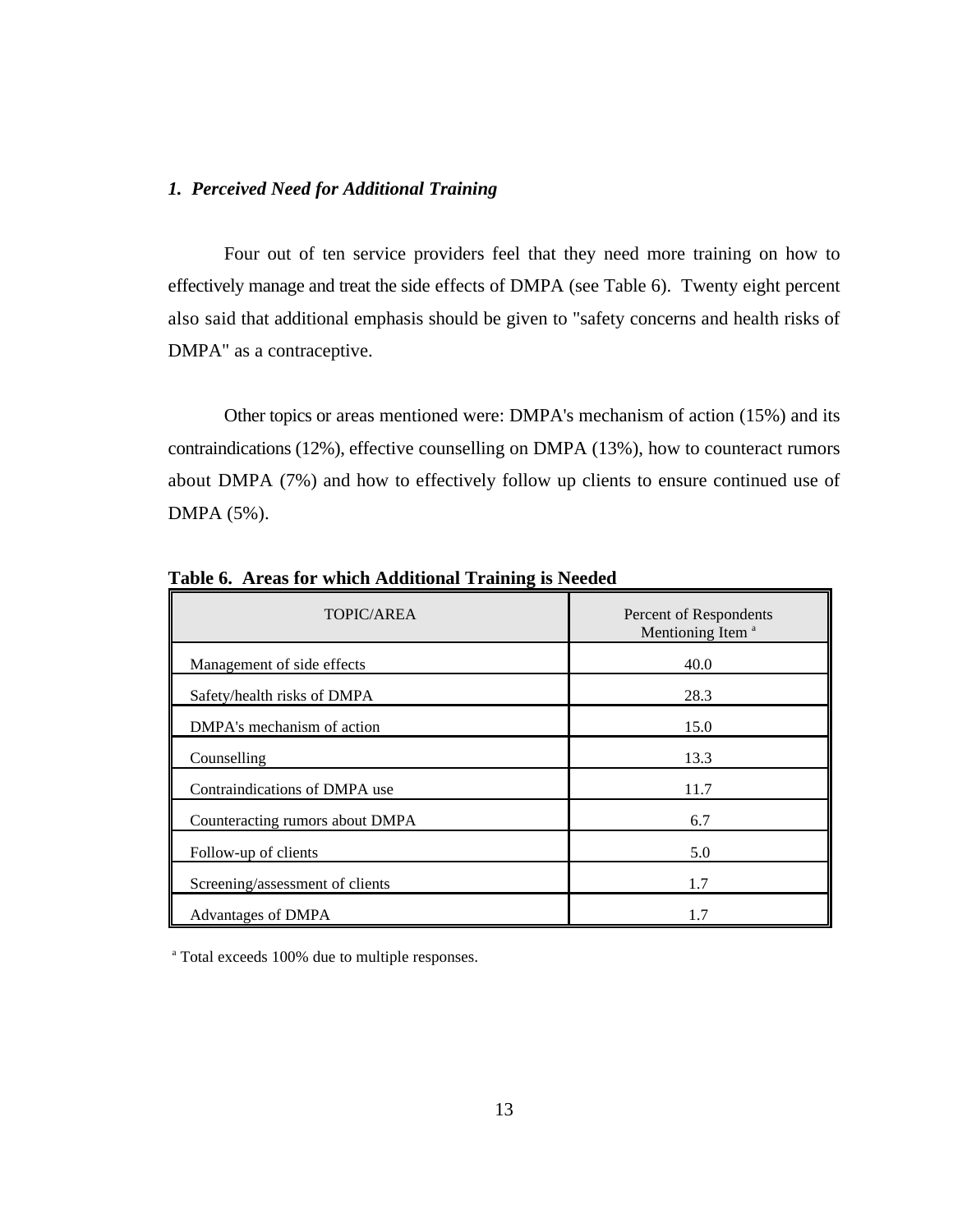#### *PROGRAM IMPLICATIONS*

When asked what topics or areas they feel should be emphasized in future training courses for DMPA providers, the respondents gave basically the same answers mentioned above (see Table 7).

"How to handle and manage complaints of side effects" of DMPA was the most frequently mentioned topic to be emphasized in future trainings. This was cited by 43 percent of the providers who were interviewed.

Seventeen percent felt that future training courses should focus as well on the contraindications and health risks of DMPA use. Other areas that need to be emphasized are: how to counteract rumors about DMPA (13%), how DMPA works/what its mechanism of action is (12%) and how to effectively follow up DMPA clients (8%).

| TOPIC/AREA                        | Percent of Respondents<br>Mentioning Item <sup>a</sup> |  |
|-----------------------------------|--------------------------------------------------------|--|
| Management of side effects        | 43.3                                                   |  |
| Contraindications of DMPA use     | 16.7                                                   |  |
| Safety/health risks of DMPA       | 16.7                                                   |  |
| Counteracting rumors about DMPA   | 13.3                                                   |  |
| DMPA's mechanism of action        | 11.7                                                   |  |
| Follow-up of clients              | 8.3                                                    |  |
| Administration of DMPA injections | 5.0                                                    |  |
| Screening/assessment of clients   | 3.3                                                    |  |

**Table 7. Topics/Areas that Need to be Emphasized in Future Trainings**

<sup>a</sup> Total exceeds 100% due to multiple responses.

# **E. SERVICE PROVIDERS' ATTITUDES TOWARDS DMPA USE**

Most service providers (93%) approve of DMPA as a family planning method. A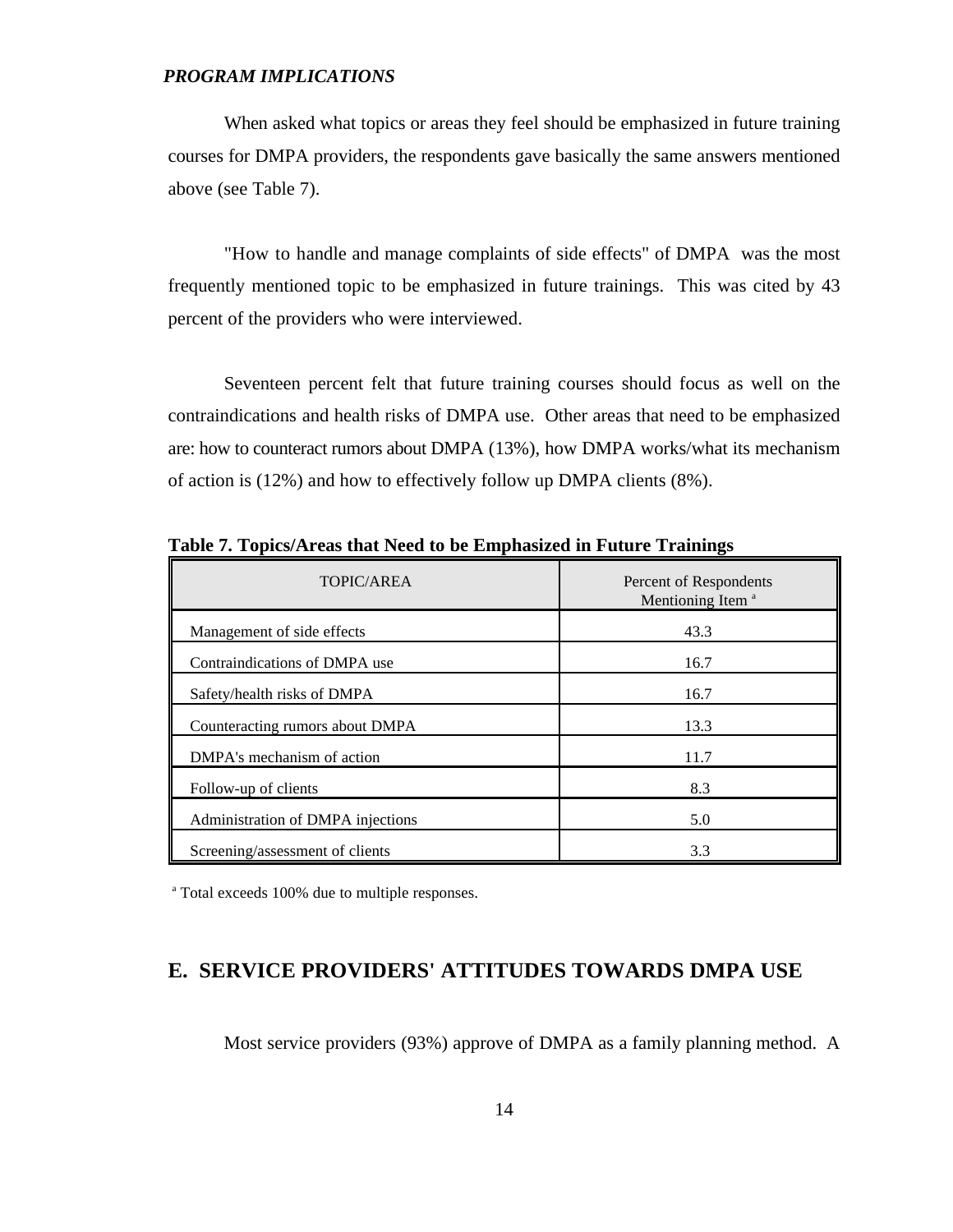significant number (88%) also say that, as DMPA service providers, they have had no personal conflicts with their religious beliefs. In fact, one-fifth of the sample have already tried using DMPA at one time or another. The rest of the respondents were not using DMPA because they were either using an IUD or have already been ligated (30%), were still single or already widowed (17%), or had "no need" for a contraceptive (13%) at the time of the survey (i.e., husband is abroad, respondent is "too old" or has had menopause already).

The service providers' appreciation of the injectable stems from their perception that it is convenient/easy to use (42%), effective (37%) and safe (20%). A few said that it is readily available (8%) and non-intrusive (3%).

# **F. PROBLEMS ENCOUNTERED IN SERVICE DELIVERY**

When asked what problems they have encountered in providing DMPA services to women, most of the providers did not mention any with regard to accomplishing reports (93%), following up drop-outs (83%) or managing logistics (80%), as shown in Table 8.

However, when it came to handling complaints of side effects from users and dealing with rumors about DMPA, roughly 40 percent of the providers reported at least one problem. In fact, when asked further to identify one major problem they had to deal with, these two topics/areas were the most frequently mentioned. "How to effectively handle rumors about DMPA" was reported to be the most pressing problem encountered by 27 percent of the providers, while "managing the side effects of DMPA" was a major difficulty for 22 percent of them.

The following are the specific problems reported by the service providers along four major areas: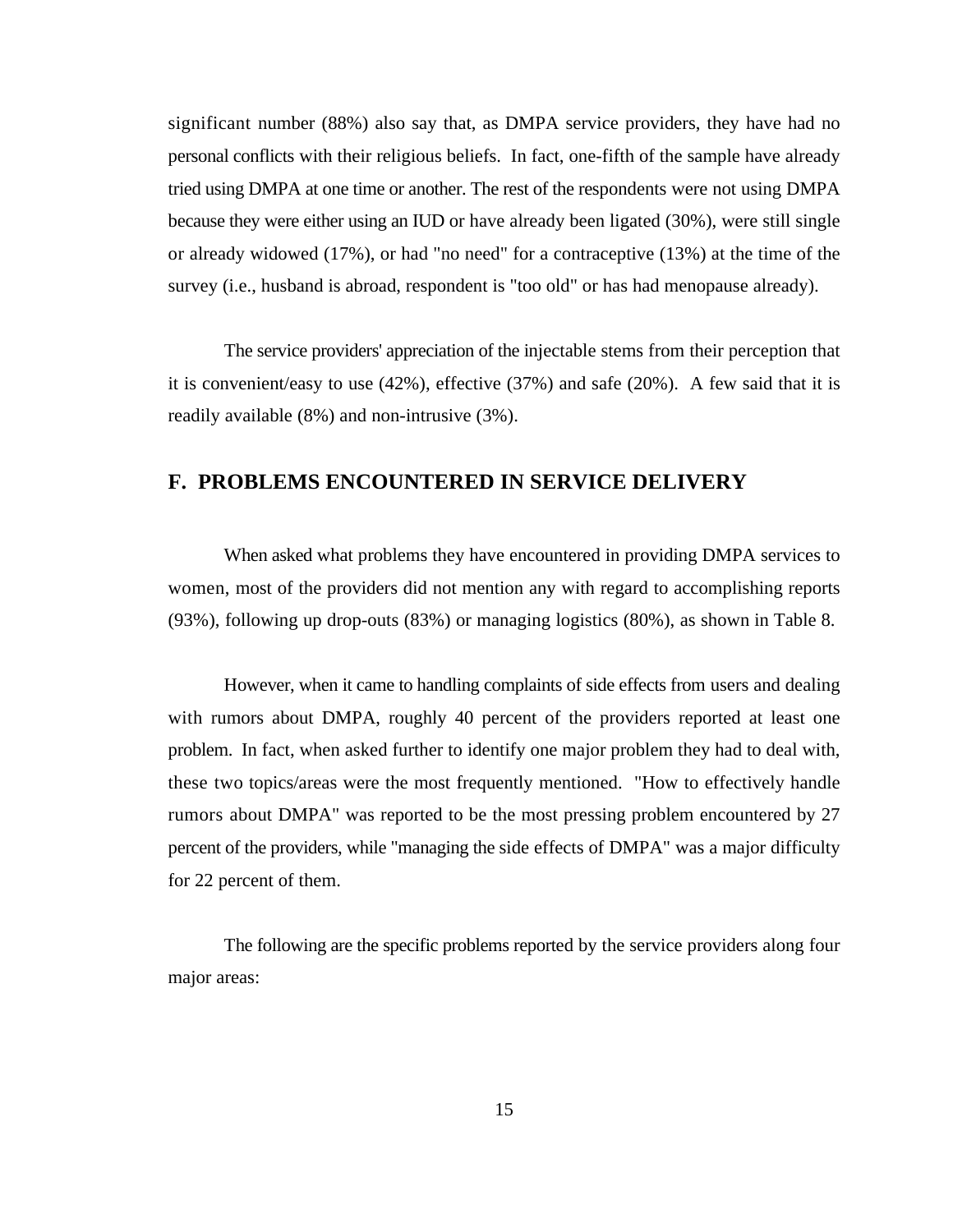| <b>PROBLEMS</b>                                                                  | Percent of Respondents<br>Mentioning Problem <sup>a</sup> |
|----------------------------------------------------------------------------------|-----------------------------------------------------------|
| MANAGEMENT OF SIDE EFFECTS                                                       |                                                           |
| Insufficient knowledge on side effects treatment                                 | 26.7                                                      |
| No back-up physician at the health center                                        | 6.7                                                       |
| No medicines for treatment of side effects                                       | 5.0                                                       |
| Supervisors are not knowledgeable about side effects<br>management and treatment | 3.3                                                       |
| No problem                                                                       | 61.7                                                      |
| DEALING WITH RUMORS ABOUT DMPA                                                   |                                                           |
| Insufficient knowledge to counter rumors                                         | 26.7                                                      |
| Low acceptance/use of DMPA because of rumors                                     | 13.3                                                      |
| Difficult to trace source of rumor                                               | 3.3                                                       |
| No problem                                                                       | 60.0                                                      |
| <b>LOGISTICS</b>                                                                 |                                                           |
| Inadequate supplies of DMPA reminder cards                                       | 11.7                                                      |
| Inadequate supplies of DMPA leaflets                                             | 8.3                                                       |
| Late arrival of DMPA supplies (vials/syringes/needles)                           | 8.3                                                       |
| Inadequate copies of DMPA logbook                                                | 3.3                                                       |
| No problem                                                                       | 80.0                                                      |
| FOLLOW-UP OF CLIENTS                                                             |                                                           |
| Lack of staff to follow up clients                                               | 15.0                                                      |
| High drop-out/discontinuation rate                                               | 5.0                                                       |
| No problem                                                                       | 83.3                                                      |
| <b>REPORTING</b>                                                                 |                                                           |
| Form was "confusing" at the start                                                | 3.3                                                       |
| Ran out of envelopes                                                             | 1.7                                                       |
| No problem                                                                       | 93.3                                                      |

# **Table 8. Problems Encountered in DMPA Service Delivery**

<sup>a</sup> Totals exceed 100% due to multiple responses.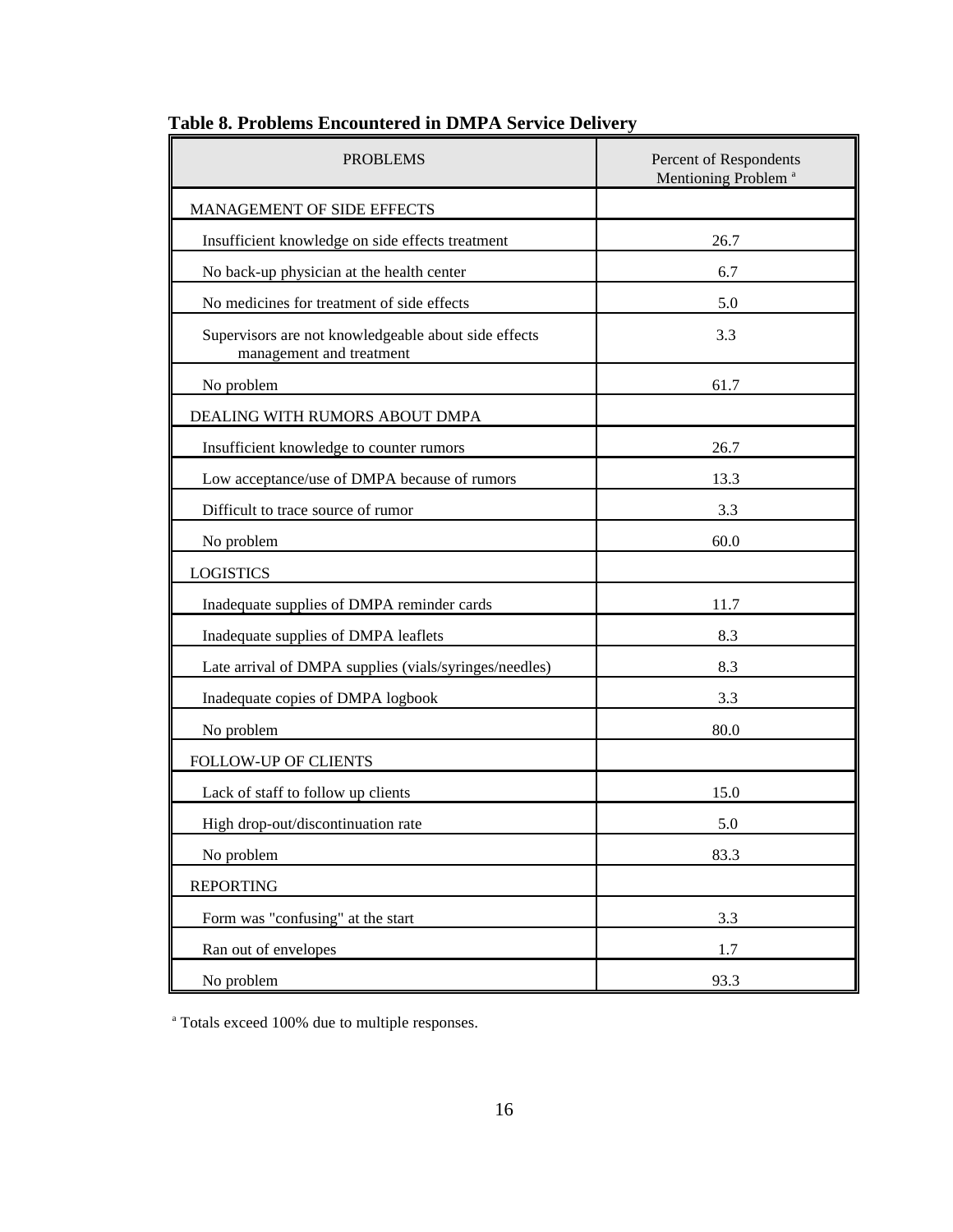#### *1. Management of Side Effects*

In general, the most common complaints of clients about DMPA, according to the providers, are menstruation irregularities. A little over half (52%) of the service providers cited "spotting" along with other complaints such as amenorrhea (38%) and bleeding (30%). Headaches and dizziness (35%), weight gain (8%), abdominal pain (5%) and irritability (5%) were also mentioned. To handle such cases, a good number of the providers (70%) reinforced information given to the client. They also reassured the clients (40%) that these effects will eventually be minimized. Some (17%) prescribed medicines to help relieve pain.

When asked what problems they have encountered in this area, 27 percent of the providers felt that they still lack adequate knowledge on how to effectively treat the side effects reported by DMPA users. Other problems include the absence of a back-up physician to help the service providers deal with the side effects experienced by users (7%); lack of medicines with which to treat side effects (5%); and their observation that the supervisors themselves do not seem to have adequate knowledge about the treatment of DMPA's side effects (3%).

#### *2. Dealing with Rumors About DMPA*

At times, rumors about the safety of DMPA will circulate throughout the community, creating fear and anxiety among users. Twenty-seven percent of the providers said that they do not feel that they have adequate knowledge and skills to deal with this problem. Thirteen percent said that such rumors may account for the problem of either low DMPA acceptance or increased incidence of DMPA drop-outs. A few providers (3%) said that the source of rumors was difficult to ascertain.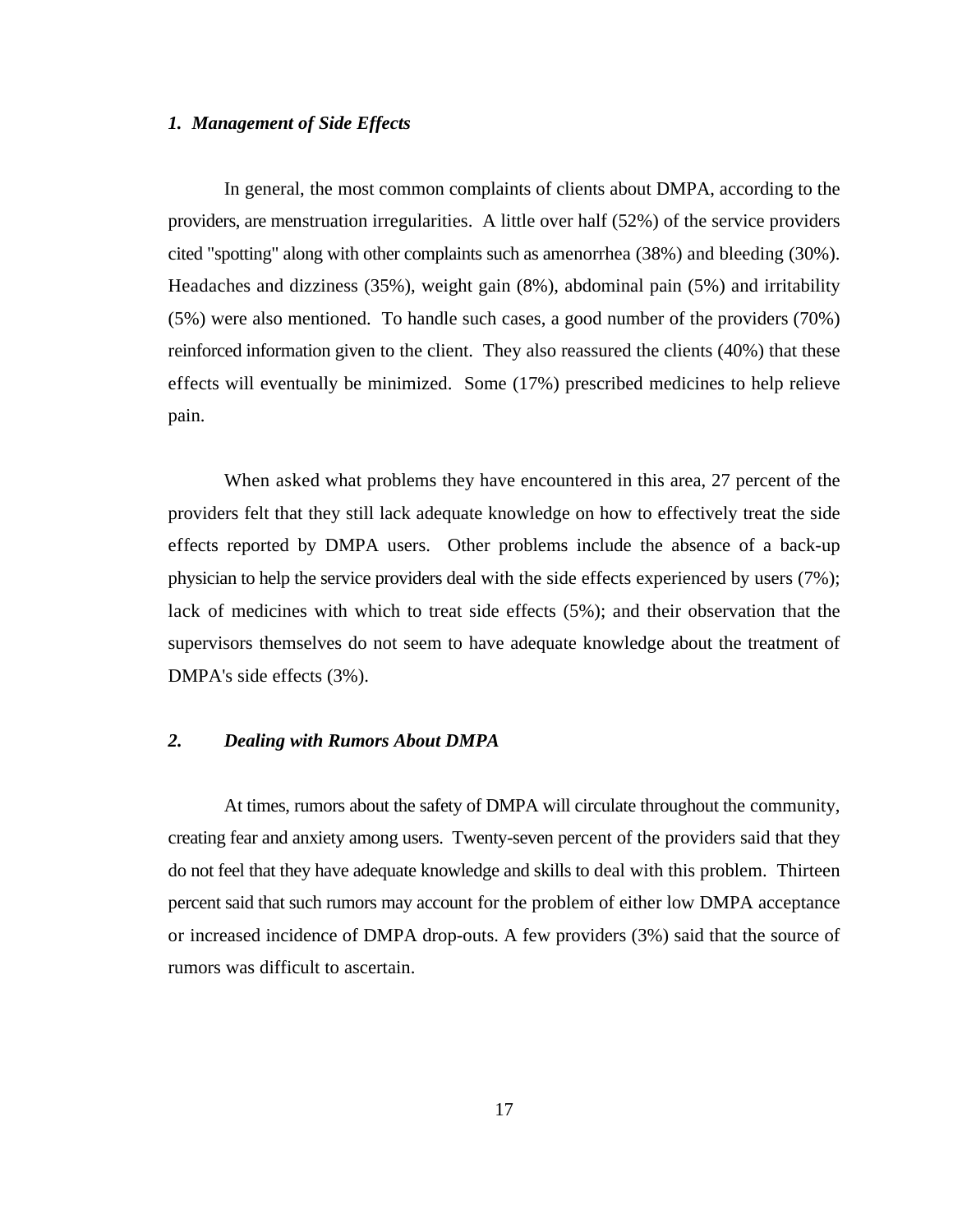#### *3. Logistics*

Reported problems with logistics include inadequate supplies of DMPA reminder cards (cited by 11% of the providers) and DMPA leaflets (8%), late arrival of DMPA vials and syringes (8%) and inadequate number of DMPA logbooks provided for the DMPAdispensing facilities in the communities (3%).

# *4. Follow-up of DMPA Clients*

The most frequently cited problem with regard to following up DMPA clients is that the health centers do not have enough staff members to help the midwife follow up the DMPA clients, especially those who have not returned for their scheduled reinjections. This was cited by 15 percent of the providers. As a result of this limitation, five percent of the providers said that they had to face the problem of increasing number of DMPA drop-outs.

# **G. STRATEGIES EMPLOYED TO SOLVE PROBLEMS IN DMPA SERVICE DELIVERY**

To deal with the problem of helping women manage the side effects of DMPA, almost half (47%) of the providers employed "better counselling" techniques which included "reassuring" women that side effects are to be expected and that risks to their health are minimal. For complicated cases such as severe bleeding, five percent of the providers referred the DMPA users to a doctor for appropriate medical treatment (see Table 9).

Forty-seven percent of the providers also tried to counteract rumors about DMPA with "proper dissemination of accurate information" about the injectable. Reading up on DMPA and referring back to their information kits proved particularly helpful in preparing the service provider for this task. Providing clients with copies of DMPA leaflets also helped to correct previously held misconceptions about DMPA. Availability of these materials was limited, however.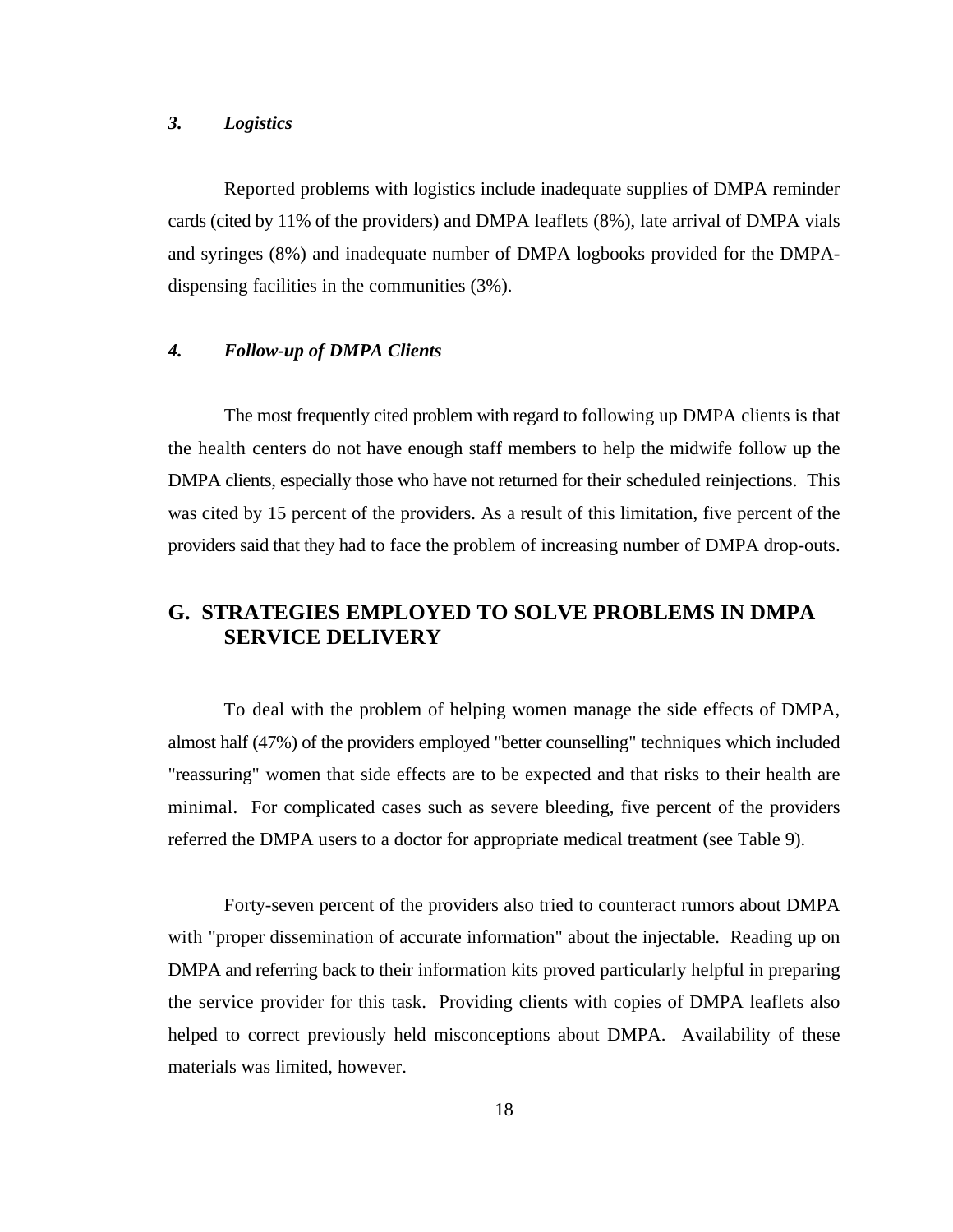| <b>STRATEGY</b>                                   | Percent of Respondents<br>Mentioning Item <sup>a</sup> |  |
|---------------------------------------------------|--------------------------------------------------------|--|
| Better counselling (including reassuring clients) | 46.7                                                   |  |
| Proper information dissemination                  | 46.7                                                   |  |
| Organizing women in communities                   | 8.4                                                    |  |
| Conducting home visits to follow up clients       | 6.7                                                    |  |
| Training other midwives on DMPA service delivery  | 5.0                                                    |  |
| Referring clients to a doctor                     | 5.0                                                    |  |
| Delegating responsibilities to BHWs               | 3.3                                                    |  |

**Table 9. Problem-solving Strategies Employed by DMPA Service Providers**

<sup>a</sup> Total exceeds 100% due to multiple responses.

Other problem-solving strategies which were employed included: 1) conducting home visits to follow up DMPA users who have not returned for their scheduled reinjections (7%); 2) organizing groups of women in the communities so that information on DMPA could be disseminated through these entities (8%); and 3) training other midwives in the health center (5%) or delegating some responsibilities to the barangay health workers (3%) to help service providers meet the demands of their job.

When asked if they think these strategies helped, 40 percent of the providers said that they believe that they do helpto increase levels of DMPA acceptance.

# **H. SUGGESTIONS TO IMPROVE DMPA SERVICE DELIVERY**

Based on their experience with service delivery, providers were asked how best to improve the delivery of DMPA services could be improved. Four out of ten providers (38%) said that there should be more information dissemination activities so that more couples will be made aware of DMPA's advantages and disadvantages. These will also help to correct current misinformation about the method.

One out of five respondents suggested that more training courses for DMPA providers should be conducted, especially emphasizing the area of side effects management.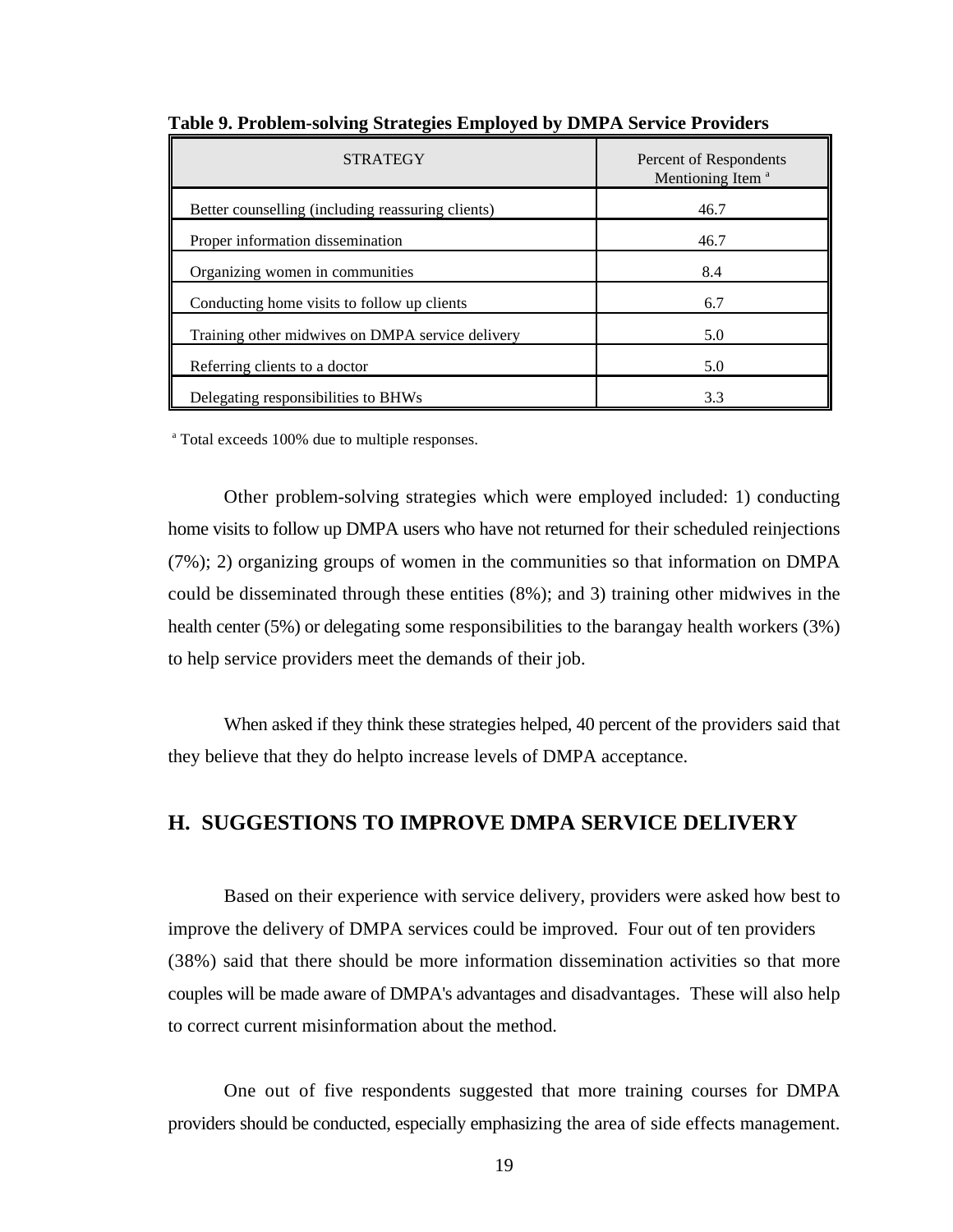Seventeen percent also said that steps should be taken to improve counselling and screening procedures so as to ensure quality DMPA service.

Concern about the availability of DMPA supplies was aired by 15 percent of the providers, who suggested that measures be taken to ensure that health facilities have continued supplies of DMPA vials and syringes in the future. Logistical support for transportation costs to help providers follow up their clients was also suggested by eight percent of the respondents.

Other suggestions include: conducting home visits to follow up clients (7%), continued monitoring of clients (5%), providing incentives to service providers (3%) and training more doctors on DMPA service delivery (3%).

| <b>SUGGESTION</b>                                                      | Percent of Respondents<br>Mentioning Item |
|------------------------------------------------------------------------|-------------------------------------------|
| More information dissemination activities                              | 38.0                                      |
| Continuous training of DMPA providers<br>(including refresher courses) | 20.0                                      |
| Improve counselling and screening of clients                           | 16.7                                      |
| Ensure continuous supply of DMPA                                       | 15.0                                      |
| More logistical support (i.e., vehicles)                               | 8.3                                       |
| Conduct home visits to follow up clients                               | 6.7                                       |
| Continued monitoring of clients                                        | 5.0                                       |
| Train more doctors on DMPA service delivery                            | 3.3                                       |
| Give incentives to DMPA service providers                              | 3.3                                       |

**Table 10. Suggestions to Improve DMPA Service Delivery**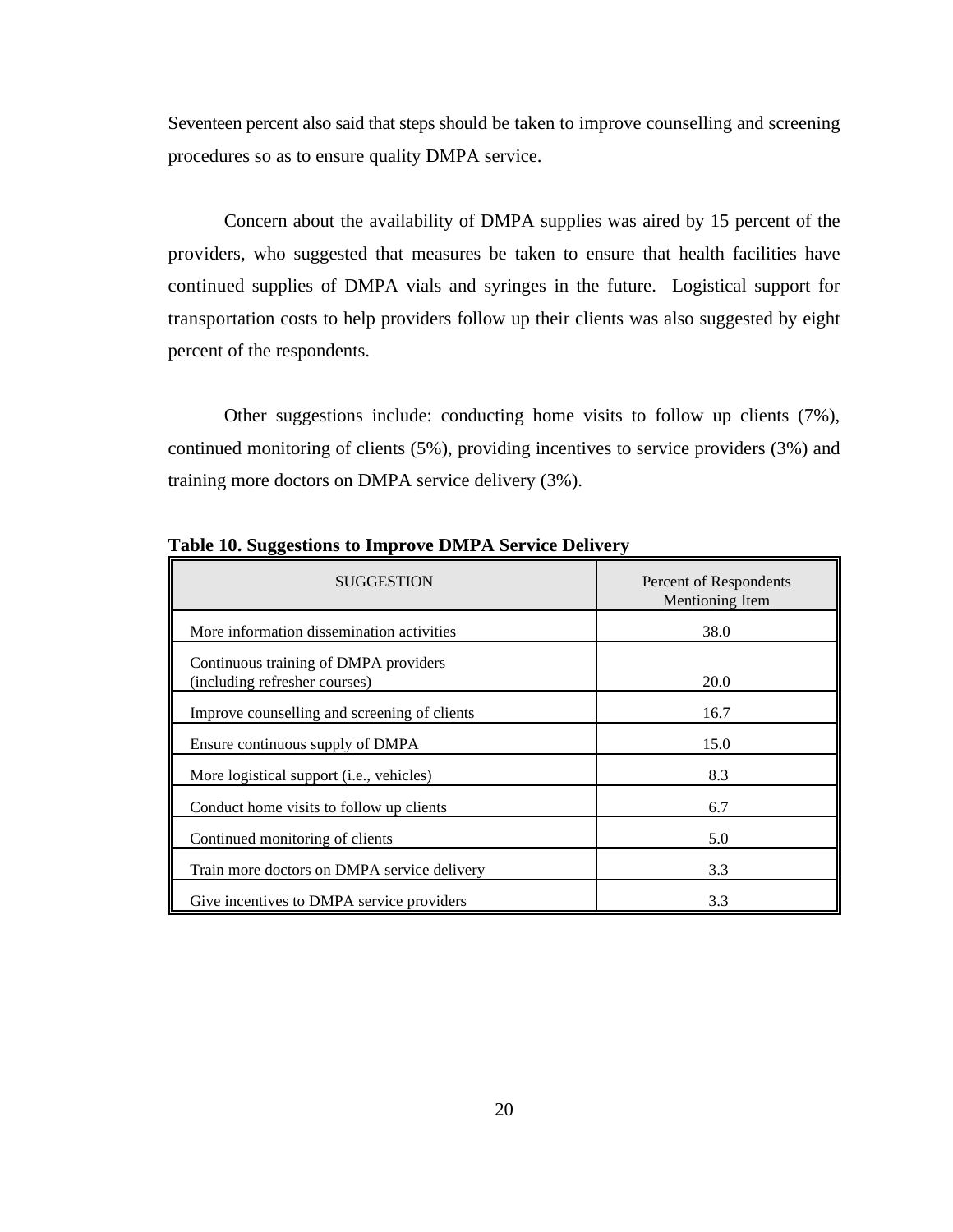# **PROGRAM IMPLICATIONS**

## **A. On Training**

While the service providers' assessment of the training courses have generally been positive, survey data strongly indicate the need for future training courses to put greater emphasis on two major issues: 1) management and treatment of side effects resulting from the use of DMPA, and 2) ways of correcting and effectively counteracting rumors and misconceptions about DMPA. Related to these are such topics as DMPA's "safety", contraindications and the health risks associated with its use.

Another important area that needs to be emphasized during the training is client screening and assessment. While many of the providers who were interviewed feel confident about their skills in counselling, the same cannot be said about their role in screening potential clients. Data showed that this is one of the least remembered task of a DMPA service provider. It may well be one of the least performed duties as well. Given the importance of providing quality care to DMPA users, training in this particular area should be strengthened.

Adequate and clear instructions regarding these three topics should be provided during the training courses to ensure that the trained DMPA service providers will be able to render quality services to both potential and actual users of DMPA.

Training methodologies such as role-playing, return demonstrations, use of audiovisual aids, and distribution of DMPA information kits to service providers were wellreceived. Trainors should therefore continue employing (and improving) such strategies in future training courses. In particular, the role-playing technique could be used more often to assess how well the trainees will be able to screen potential users, handle women's complaints of side effects or counteract rumors about DMPA.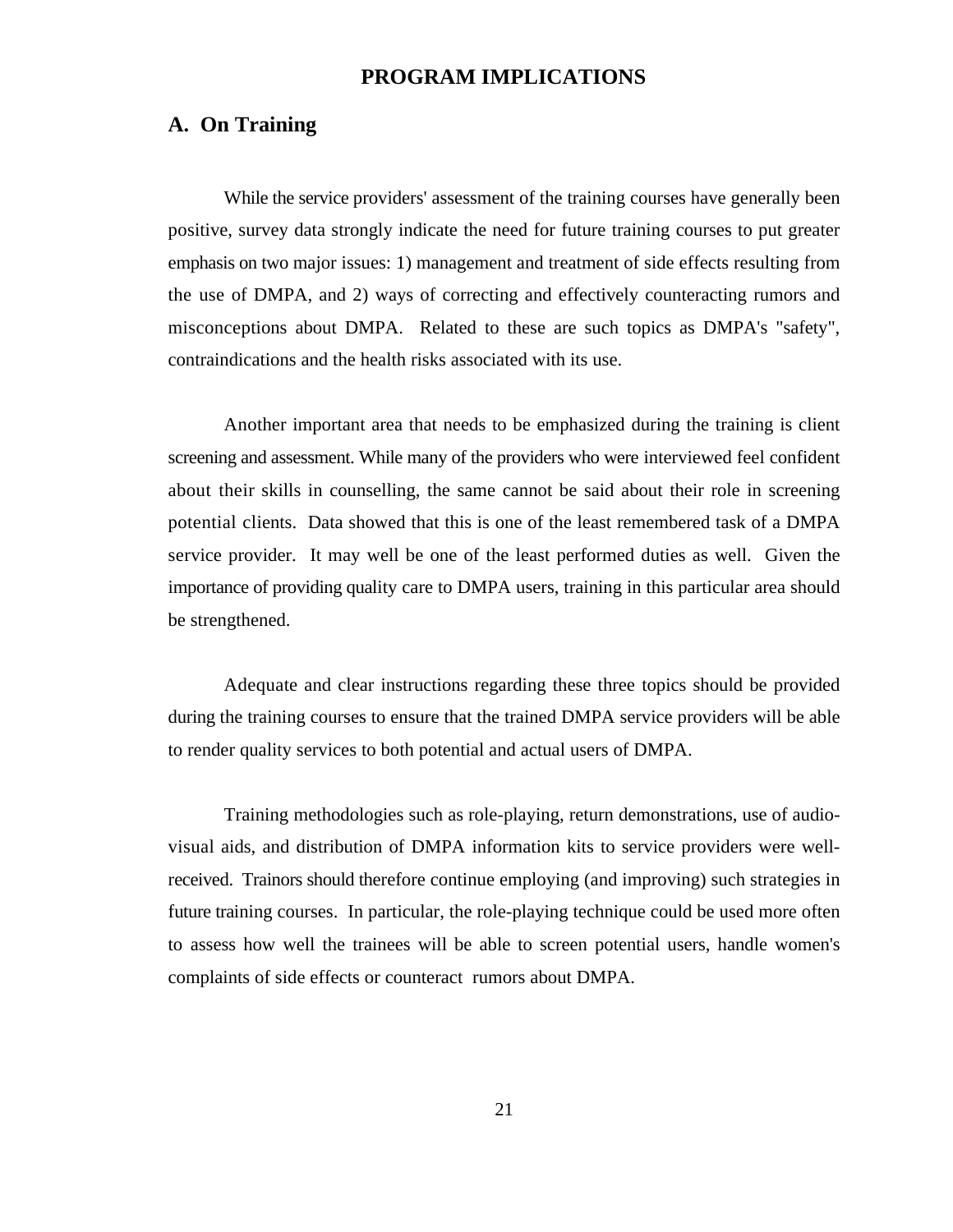#### **B. On IEC Materials Development and Distribution**

There was a strong consensus among the service providers that more information and education activities are needed especially at the local level, not only to make more couples aware of the DMPA injectable as another contraceptive option, but also to provide complete and correct information about the method.

Considering this need, the program could work towards establishing a wider and more effective distribution of existing IEC materials on DMPA. Even non-users of the method or potential DMPA acceptors could be included in this effort. It would also help to develop new IEC materials on such topics as "Answers to the Most Commonly Held Misconceptions about DMPA" or "What to do When Side Effects are Experienced", using the local dialects. Another alternative is to integrate these two topics into the existing DMPA leaflet (see Appendix C). This new and updated version could then be distributed to the different DMPA-dispensing facilities. As for the DMPA information kit, this proved to be a helpful reference material to the DMPA service providers. Steps should be taken to ensure that all trained DMPA providers are given one of these during the training.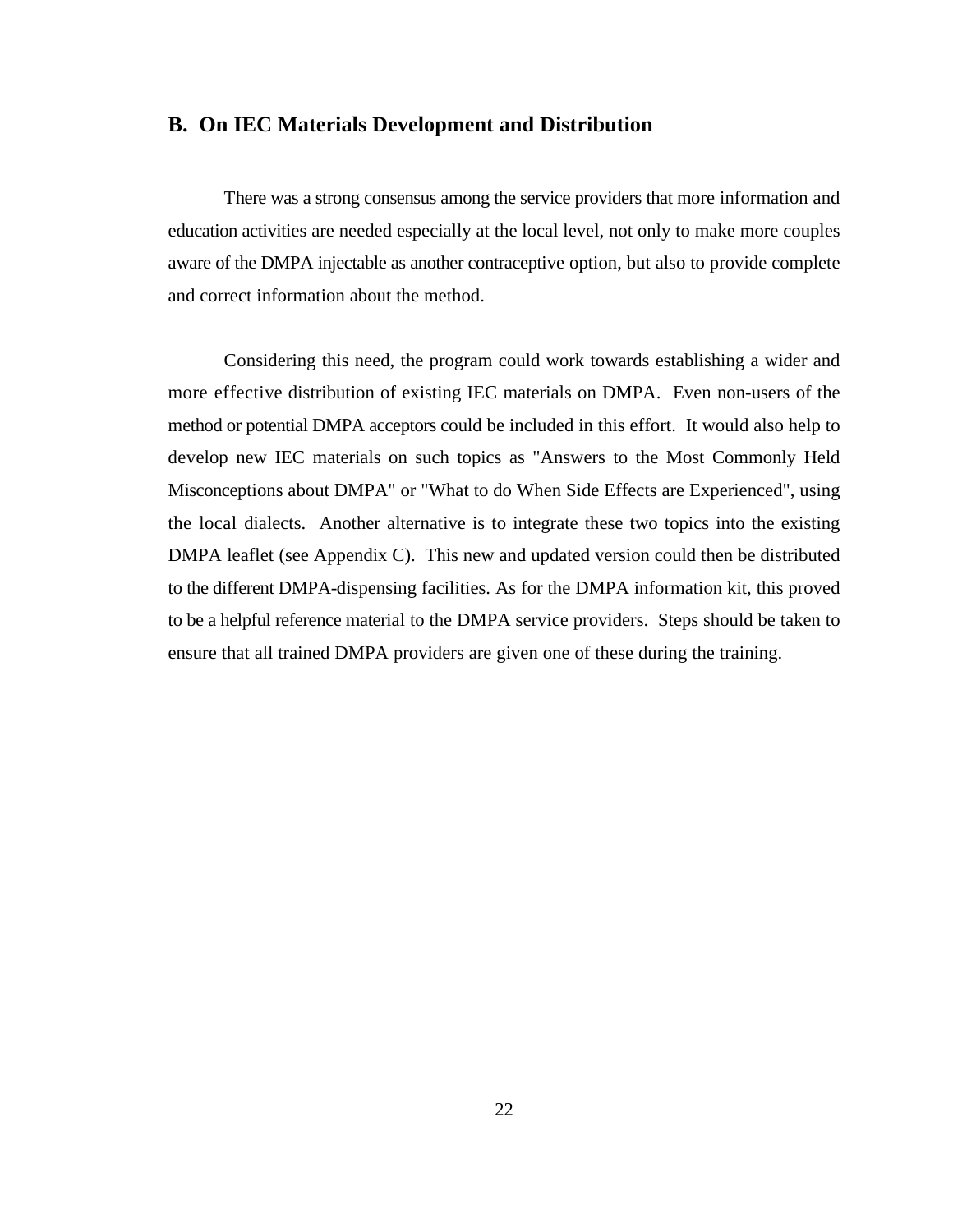# **REFERENCES**

Department of Health (n.d.). *Training for Service Providers on the Provision of DMPA as a Contraceptive Method*. Family Planning Service, Department of Health, Manila.

National Statistics Office and Macro International. Inc. (1994). *National Demographic Survey 1993, Philippines*. Manila.

Population Council (1994a). DMPA Monitoring and Follow-up Studies, Operations Research Proposal. Population Council, Manila.

Population Council (1994b). DMPA Monitoring Study, First Progress Report. Population Council, Manila.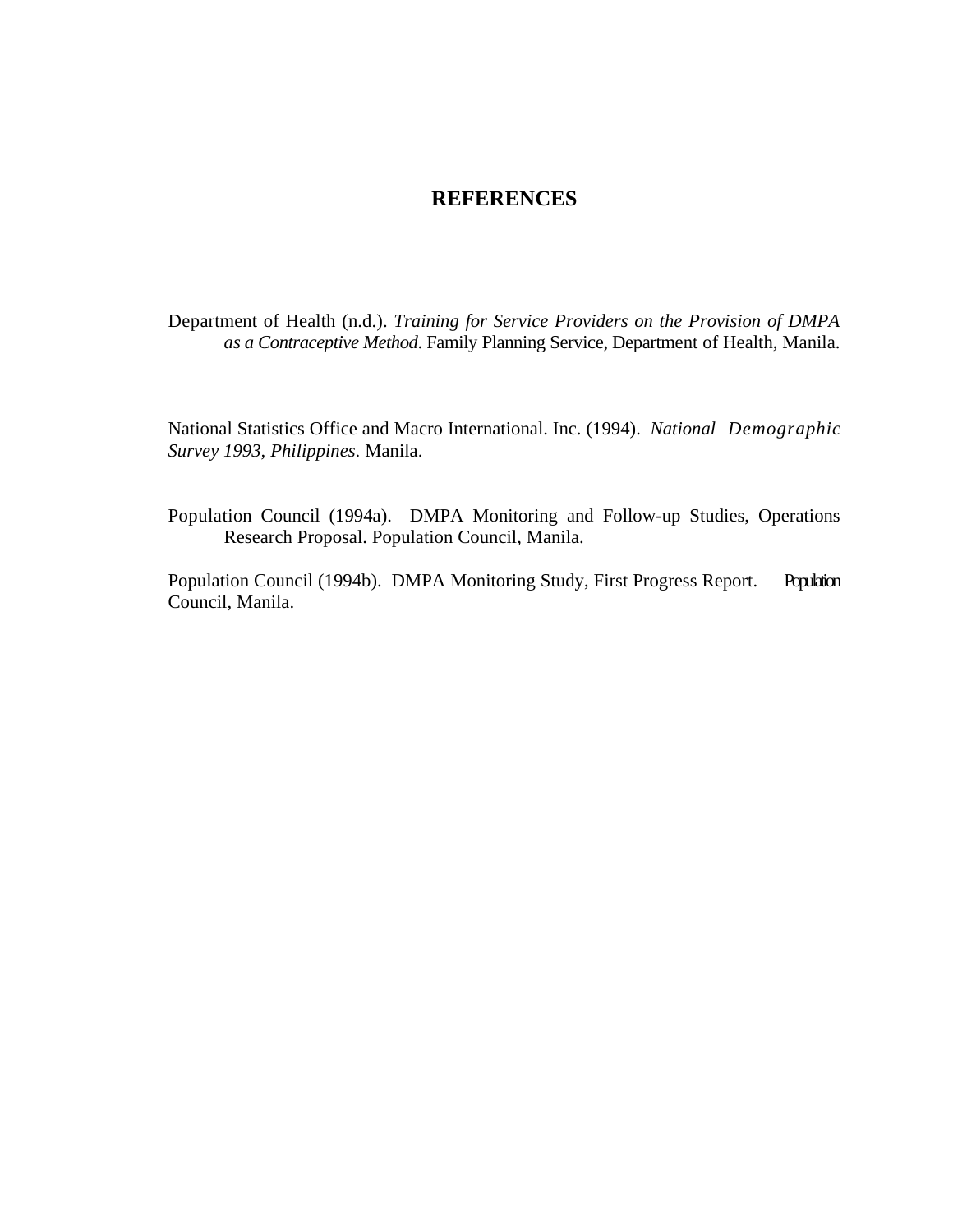# **APPENDIX A**

### Questionnaire

- 1. Information on the Health Facility
	- a. Name of Health Facility:
	- b. Location (Province, Municipality and Barangay): \_\_\_\_\_\_\_\_\_\_\_\_\_\_\_\_\_\_\_\_\_\_\_\_\_\_\_\_\_
	- c. Type of Facility (RHU, BHS, NGO, Hospital):

# 2. Background Information on the Respondent

- a. Name of Service Provider:
- b. Sex: \_\_\_\_\_\_\_\_\_\_\_
- c. Age (years):  $\frac{1}{2}$
- d. Civil Status:\_\_\_\_\_\_\_\_\_\_\_\_\_\_\_
- e. Occupation (doctor, nurse, midwife, others): \_\_\_\_\_\_\_\_\_\_\_\_\_\_\_\_\_\_\_\_\_\_\_\_\_\_\_\_\_\_\_\_
- f. No. of children (if any):  $\frac{1}{\sqrt{2\pi}}$ Age of eldest child: Age of youngest child: \_\_\_\_\_\_\_\_\_\_\_\_\_\_
- g. Current user of  $FP$ ?: Yes \_\_\_\_\_ No \_\_\_\_\_\_ If yes, what method? \_\_\_\_\_\_\_\_\_\_\_\_\_\_\_\_\_\_\_\_\_
- h. Date of DMPA training (Month/Year): \_\_\_\_\_\_\_\_\_\_\_\_\_\_\_\_\_\_\_\_\_\_\_\_\_\_
- 3. Perceived roles of DMPA providers
	- a. What do you think are the roles/responsibilities of DMPA providers to their clients/DMPA users?

\_\_\_\_\_\_\_\_\_\_\_\_\_\_\_\_\_\_\_\_\_\_\_\_\_\_\_\_\_\_\_\_\_\_\_\_\_\_\_\_\_\_\_\_\_\_\_\_\_\_\_\_\_\_\_\_\_ \_\_\_\_\_\_\_\_\_\_\_\_\_\_\_\_\_\_\_\_\_\_\_\_\_\_\_\_\_\_\_\_\_\_\_\_\_\_\_\_\_\_\_\_\_\_\_\_\_\_\_\_\_\_\_\_\_

\_\_\_\_\_\_\_\_\_\_\_\_\_\_\_\_\_\_\_\_\_\_\_\_\_\_\_\_\_\_\_\_\_\_\_\_\_\_\_\_\_\_\_\_\_\_\_\_\_\_\_\_\_\_\_\_\_

\_\_\_\_\_\_\_\_\_\_\_\_\_\_\_\_\_\_\_\_\_\_\_\_\_\_\_\_\_\_\_\_\_\_\_\_\_\_\_\_\_\_\_\_\_\_\_\_\_\_\_\_\_\_\_\_\_ \_\_\_\_\_\_\_\_\_\_\_\_\_\_\_\_\_\_\_\_\_\_\_\_\_\_\_\_\_\_\_\_\_\_\_\_\_\_\_\_\_\_\_\_\_\_\_\_\_\_\_\_\_\_\_\_\_

b. How would you assess yourself vis-a-vis such responsibilities?

c. What would you consider as your strong and weak points as a DMPA provider?

d. How did you cope with these weaknesses?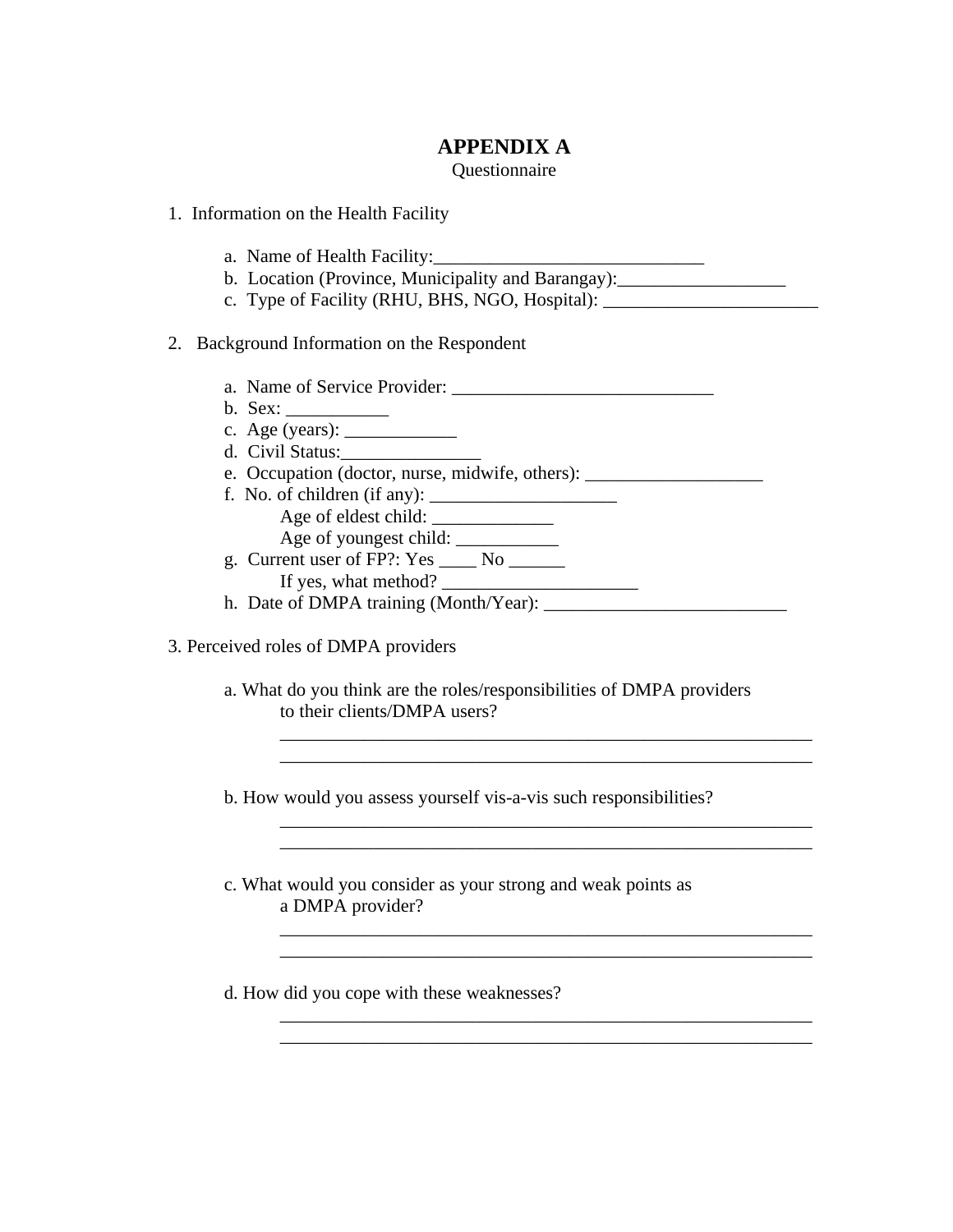#### 4. Assessment of DMPA training

a. How would you evaluate/assess your DMPA training in terms of:

- CONTENT

: mechanism of DMPA's action

\_\_\_\_\_\_\_\_\_\_\_\_\_\_\_\_\_\_\_\_\_\_\_\_\_\_\_\_\_\_\_\_\_\_\_\_\_\_\_\_\_\_\_\_\_\_\_\_ : administration of DMPA \_\_\_\_\_\_\_\_\_\_\_\_\_\_\_\_\_\_\_\_\_\_\_\_\_\_\_\_\_\_\_\_\_\_\_\_\_

: safety/health risks/contraindications \_\_\_\_\_\_\_\_\_\_\_\_\_\_\_\_\_\_\_\_\_\_\_\_\_\_\_\_\_

: counselling/management of health risks \_\_\_\_\_\_\_\_\_\_\_\_\_\_\_\_\_\_\_\_\_\_\_\_\_\_

: quality of care indicators \_\_\_\_\_\_\_\_\_\_\_\_\_\_\_\_\_\_\_\_\_\_\_\_\_\_\_\_\_\_\_\_\_\_\_\_\_

# - METHODOLOGY

: effectiveness \_\_\_\_\_\_\_\_\_\_\_\_\_\_\_\_\_\_\_\_\_\_\_\_\_\_\_\_\_\_\_\_\_\_\_\_\_\_\_\_\_\_\_\_\_\_\_\_

b. What areas do you feel you need more training on or should be emphasized more during trainings in order to provide better quality of care to DMPA users?

\_\_\_\_\_\_\_\_\_\_\_\_\_\_\_\_\_\_\_\_\_\_\_\_\_\_\_\_\_\_\_\_\_\_\_\_\_\_\_\_\_\_\_\_\_\_\_\_\_\_\_\_\_\_\_\_

\_\_\_\_\_\_\_\_\_\_\_\_\_\_\_\_\_\_\_\_\_\_\_\_\_\_\_\_\_\_\_\_\_\_\_\_\_\_\_\_\_\_\_\_\_\_\_\_

\_\_\_\_\_\_\_\_\_\_\_\_\_\_\_\_\_\_\_\_\_\_\_\_\_\_\_\_\_\_\_\_\_\_\_\_\_\_\_\_\_\_\_\_\_\_\_\_\_

\_\_\_\_\_\_\_\_\_\_\_\_\_\_\_\_\_\_\_\_\_\_\_\_\_\_\_\_\_\_\_\_\_\_\_\_\_\_\_\_\_\_

c. What should be emphasized in future DMPA trainings now that you have experienced administering DMPA? \_\_\_\_\_\_\_\_\_\_\_\_\_\_\_\_\_\_\_\_\_\_\_\_\_\_\_\_\_\_\_

\_\_\_\_\_\_\_\_\_\_\_\_\_\_\_\_\_\_\_\_\_\_\_\_\_\_\_\_\_\_\_\_\_\_\_\_\_\_\_\_\_\_\_\_\_\_\_\_\_\_\_\_\_\_

\_\_\_\_\_\_\_\_\_\_\_\_\_\_\_\_\_\_\_\_\_\_\_\_\_\_\_\_\_\_\_\_\_\_\_\_\_\_\_\_\_\_\_\_\_\_\_\_\_\_\_\_\_\_\_ \_\_\_\_\_\_\_\_\_\_\_\_\_\_\_\_\_\_\_\_\_\_\_\_\_\_\_\_\_\_\_\_\_\_\_\_\_\_\_\_\_\_\_\_\_\_\_\_\_\_\_\_\_\_\_

\_\_\_\_\_\_\_\_\_\_\_\_\_\_\_\_\_\_\_\_\_\_\_\_\_\_\_\_\_\_\_\_\_\_\_\_\_\_\_\_\_\_\_\_\_\_\_\_\_\_\_\_\_\_\_

\_\_\_\_\_\_\_\_\_\_\_\_\_\_\_\_\_\_\_\_\_\_\_\_\_\_\_\_\_\_\_\_\_\_\_\_\_\_\_\_\_\_\_\_\_\_\_\_\_\_\_\_\_\_\_

\_\_\_\_\_\_\_\_\_\_\_\_\_\_\_\_\_\_\_\_\_\_\_\_\_\_\_\_\_\_\_\_\_\_\_\_\_\_\_\_\_\_\_\_\_\_\_\_\_\_\_\_\_\_\_

\_\_\_\_\_\_\_\_\_\_\_\_\_\_\_\_\_\_\_\_\_\_\_\_\_\_\_\_\_\_\_\_\_\_\_\_\_\_\_\_\_\_\_\_\_\_\_\_\_\_\_\_\_\_\_

\_\_\_\_\_\_\_\_\_\_\_\_\_\_\_\_\_\_\_\_\_\_\_\_\_\_\_\_\_\_\_\_\_\_\_\_\_\_\_\_\_\_\_\_\_\_\_\_\_\_\_\_\_\_\_

5. Problems encountered in DMPA service delivery

a. What problems have you encountered in the delivery of DMPA services?

- logistics/availability of supplies \_\_\_\_\_\_\_\_\_\_\_\_\_\_\_\_\_\_\_\_\_\_\_\_\_\_\_\_\_\_\_\_\_

- monitoring/reporting \_\_\_\_\_\_\_\_\_\_\_\_\_\_\_\_\_\_\_\_\_\_\_\_\_\_\_\_\_\_\_\_\_\_\_\_\_\_\_\_\_\_\_

- management of health risks/side effects \_\_\_\_\_\_\_\_\_\_\_\_\_\_\_\_\_\_\_\_\_\_\_\_\_\_\_

- dealing with rumors/misconceptions about DMPA \_\_\_\_\_\_\_\_\_\_\_\_\_\_\_\_\_\_\_\_\_\_\_\_\_\_\_\_\_\_\_\_

- low acceptance/high drop-out or discontinuation rate \_\_\_\_\_\_\_\_\_\_\_\_\_\_\_\_\_\_\_\_\_\_\_\_\_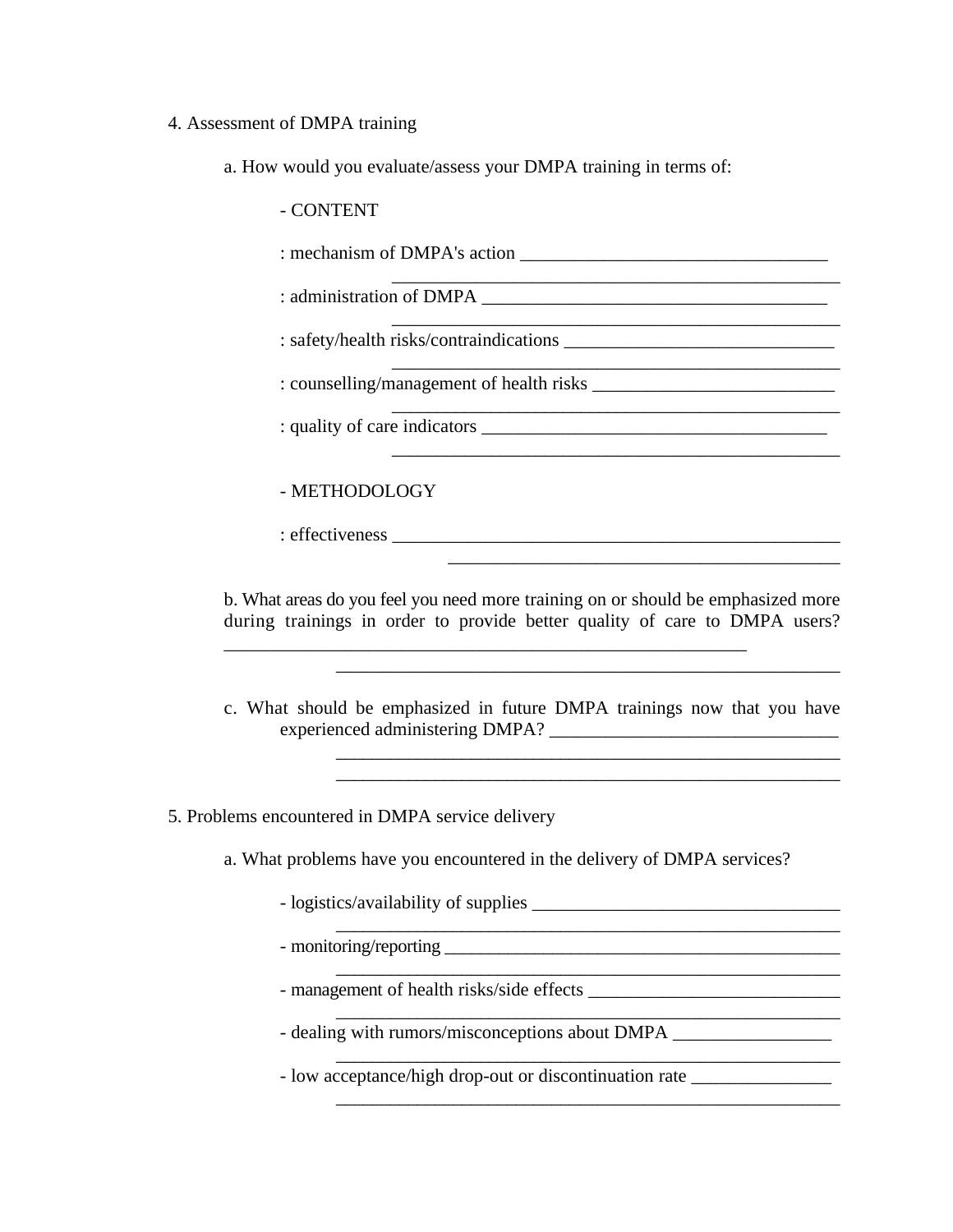|  |  | b. Which of these are major constraints affecting service delivery? |  |  |
|--|--|---------------------------------------------------------------------|--|--|

c. What strategies/courses of action were taken to solve these problems?

\_\_\_\_\_\_\_\_\_\_\_\_\_\_\_\_\_\_\_\_\_\_\_\_\_\_\_\_\_\_\_\_\_\_\_\_\_\_\_\_\_\_\_\_\_\_\_\_\_\_\_\_\_\_\_\_\_\_

\_\_\_\_\_\_\_\_\_\_\_\_\_\_\_\_\_\_\_\_\_\_\_\_\_\_\_\_\_\_\_\_\_\_\_\_\_\_\_\_\_\_\_\_\_\_\_\_\_\_\_\_\_\_\_\_\_\_

\_\_\_\_\_\_\_\_\_\_\_\_\_\_\_\_\_\_\_\_\_\_\_\_\_\_\_\_\_\_\_\_\_\_\_\_\_\_\_\_\_\_\_\_\_\_\_\_\_\_\_\_\_\_\_\_\_\_

\_\_\_\_\_\_\_\_\_\_\_\_\_\_\_\_\_\_\_\_\_\_\_\_\_\_\_\_\_\_\_\_\_\_\_\_\_\_\_\_\_\_\_\_\_\_\_\_\_\_\_\_\_\_\_\_\_\_ \_\_\_\_\_\_\_\_\_\_\_\_\_\_\_\_\_\_\_\_\_\_\_\_\_\_\_\_\_\_\_\_\_\_\_\_\_\_\_\_\_\_\_\_\_\_\_\_\_\_\_\_\_\_\_\_\_\_

\_\_\_\_\_\_\_\_\_\_\_\_\_\_\_\_\_\_\_\_\_\_\_\_\_\_\_\_\_\_\_\_\_\_\_\_\_\_\_\_\_\_\_\_\_\_\_\_\_\_\_\_\_\_\_\_\_\_

\_\_\_\_\_\_\_\_\_\_\_\_\_\_\_\_\_\_\_\_\_\_\_\_\_\_\_\_\_\_\_\_\_\_\_\_\_\_\_\_\_\_\_\_\_\_\_\_\_\_\_\_\_\_\_\_\_\_ \_\_\_\_\_\_\_\_\_\_\_\_\_\_\_\_\_\_\_\_\_\_\_\_\_\_\_\_\_\_\_\_\_\_\_\_\_\_\_\_\_\_\_\_\_\_\_\_\_\_\_\_\_\_\_\_\_\_

\_\_\_\_\_\_\_\_\_\_\_\_\_\_\_\_\_\_\_\_\_\_\_\_\_\_\_\_\_\_\_\_\_\_\_\_\_\_\_\_\_\_\_\_\_\_\_\_\_\_\_\_\_\_\_\_\_\_

\_\_\_\_\_\_\_\_\_\_\_\_\_\_\_\_\_\_\_\_\_\_\_\_\_\_\_\_\_\_\_\_\_\_\_\_\_\_\_\_\_\_\_\_\_\_\_

\_\_\_\_\_\_\_\_\_\_\_\_\_\_\_\_\_\_\_\_\_\_\_\_\_\_\_\_\_\_\_\_\_\_\_\_\_\_\_\_\_\_\_\_\_\_\_

\_\_\_\_\_\_\_\_\_\_\_\_\_\_\_\_\_\_\_\_\_\_\_\_\_\_\_\_\_\_\_\_\_\_\_\_\_\_\_\_\_\_\_\_\_\_\_\_\_\_\_\_\_\_\_\_\_\_

d. What were the outcomes of such problem-solving strategies?

e. What can you suggest to improve service delivery and quality of care for DMPA users?

6. Clients' major complaints about DMPA?

a. What were the major complaints of DMPA users about the method?

b. How did you deal with these clients' problems/complaints about DMPA?

7. Providers' attitudes towards DMPA use

a. Do they personally approve of DMPA? Yes \_\_\_\_\_\_ No \_\_\_\_\_\_ Why/why not?  $\blacksquare$ 

b. Are you currently using DMPA, or do they plan to use DMPA in the future?  $Yes \_\_$  No  $\_\_$ Why/why not? \_\_\_\_\_\_\_\_\_\_\_\_\_\_\_\_\_\_\_\_\_\_\_\_\_\_\_\_\_\_\_\_\_\_\_\_\_\_\_\_\_\_

c. Did you ever have to deal with conflicts between your personal/religious beliefs/opinions about DMPA and you responsibility as a DMPA

provider?

Yes No If yes, how did you resolve such conflicts? \_\_\_\_\_\_\_\_\_\_\_\_\_\_\_\_\_\_\_\_\_\_

What were the outcomes? \_\_\_\_\_\_\_\_\_\_\_\_\_\_\_\_\_\_\_\_\_\_\_\_\_\_\_\_\_\_\_\_\_\_\_\_\_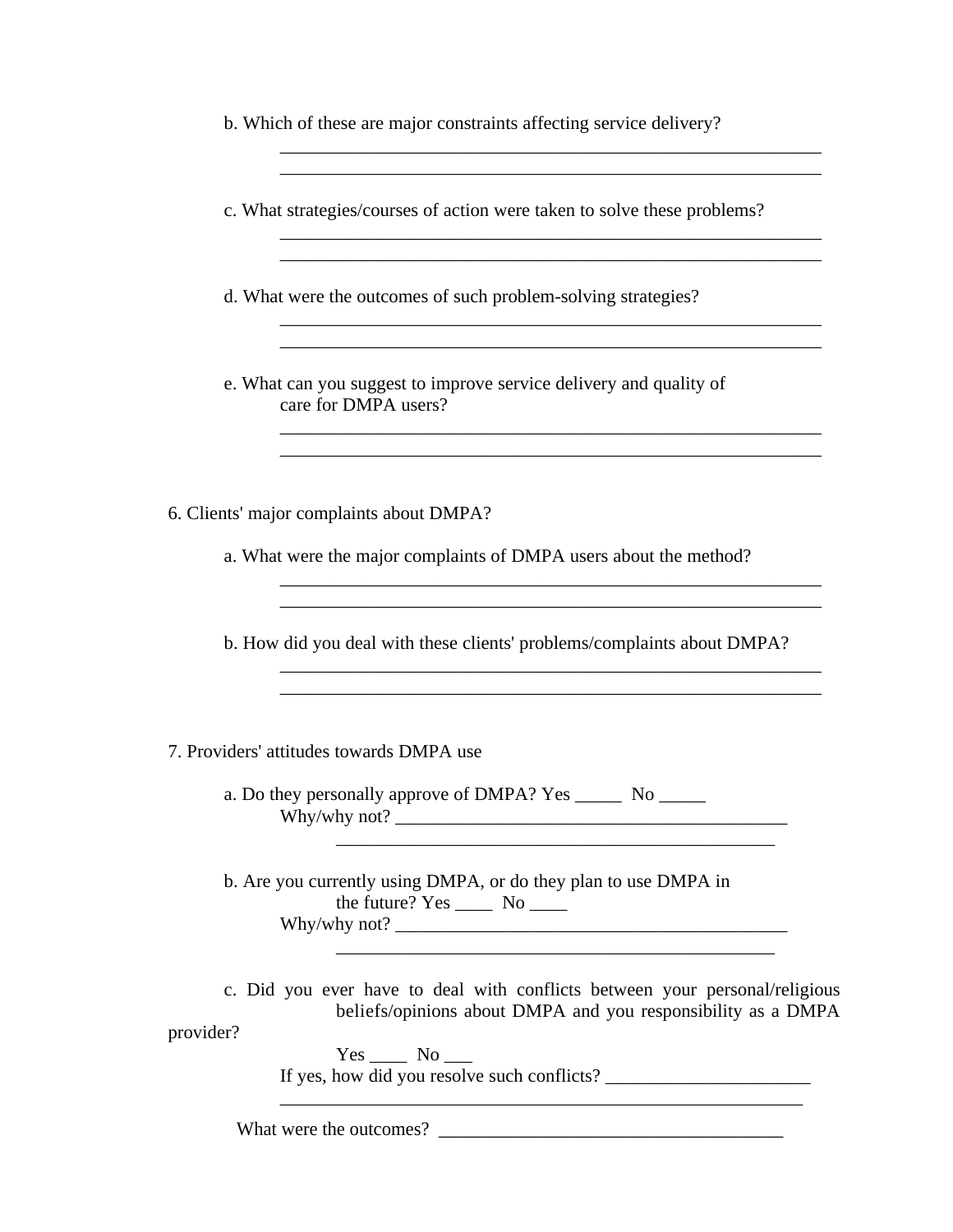**APPENDIX B** Sample DMPA Reminder Card

 $\chi^2 \to \chi^2$